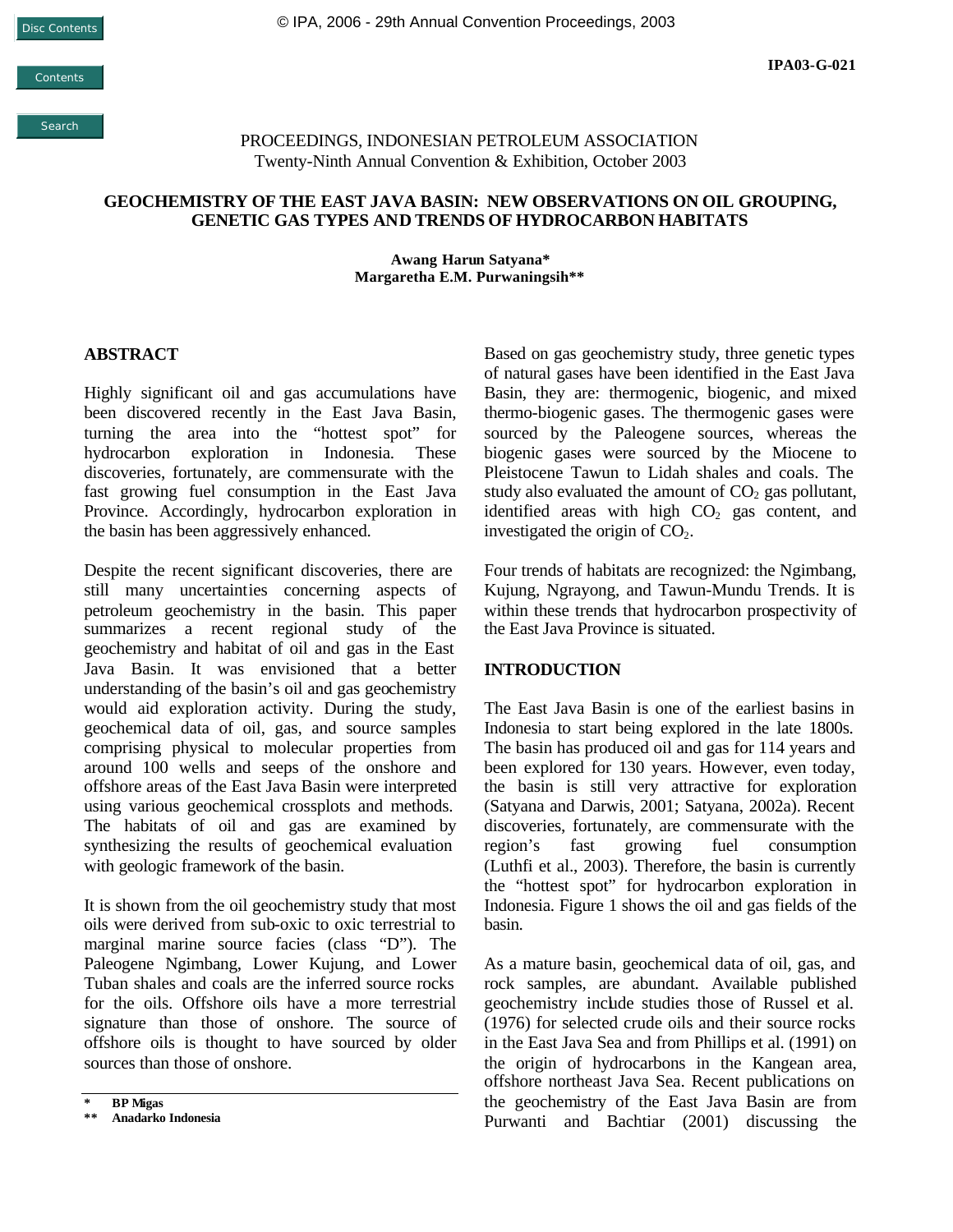volumetrics of the Eocene kitchen and a paper by Satyana and Purwaningsih (2002) discussing a regional evaluation of oil and gas geochemistry of the East Java Basin both onshore and offshore, and their habitats. This paper is an update of Satyana and Purwaningsih's (2002) paper.

The study was based on abundant published and unpublished data of more than 100 wells and seeps (86 oils, 35 gases, and 57 rock samples from onshore and offshore areas). The objective of the paper is to understand regional geochemistry of oil and gas and to define their habitats.

# **GEOLOGIC SETTING**

Located at the southeastern margin of the Sundaland Craton, the East Java Basin has had an active geodynamic history. The basin changed from an oceanic basin located to the south of a subduction zone in the Late Cretaceous, to the present day backarc basin lying to the north of the volcanic arc. Three main structural configurations can be established from north to south: the Northern Platform, the Central Deep, and the Southern Uplift (Satyana, 2002b).

The basement of the East Java Basin was segmented into a number of horsts and grabens trending roughly southwest-northeast. The segmented basement accommodated deposition of the Paleogene synrift and postrift sediments as well as carbonate development. The rocks include pre-Ngimbang nonmarine siliciclastic, non-marine to marginal marine rocks of early to middle Eocene Lower Ngimbang, Late Eocene to Early Oligocene Upper Ngimbang and "CD" shales and carbonates, and late Oligocene to early Miocene Kujung siliciclastics and carbonates.

The time of peak carbonate sedimentation was during the Early Miocene when the Kujung I/Tuban/Lower OK, and Rancak Formations were deposited. Inversion affected the basin from the Middle Miocene. The Ngrayong sands/Upper OK and base Wonocolo Members were deposited in the lower early Middle Miocene. Up to Pliocene times, transgressions and regressions were associated with deposition of the Wonocolo, Mundu, Paciran, and Lidah Formations consisting of shales, sandstones, carbonates and some coals. Volcaniclastic sediment influx peaked during the Plio-Pleistocene.

Two principal structural trends of Tertiary origin can be distinguished: a Paleogene northeast-southwest extensional fault trend and an east-west sinistral wrench fault trend known as the Rembang-Madura Kangean (RMK) or Sakala Fault Zone (Manur and Barraclough, 1994; Satyana, 2002b). During the Plio-Pleistocene most of the areas became emergent and this situation continues to the present day.

# **OIL GEOCHEMISTRY**

## **Database and Interpretation Methods**

Geochemical data from a total of 86 oil samples (49 onshore, 37 offshore) and 57 rock samples (31 onshore, 26 offshore) have been compiled for this study. Some of the oil database can be found in Tables 1. The data have been grouped together based on the most common properties including: API gravity, sulfur content, carbon-13 isotope, pristane/phytane, oleanane/hopane, hopane/sterane, and  $C_{27}-C_{29}$  sterane contents, which allows an interpretation of source facies, maturation, and oil alteration. Interpretation of oil properties, grouping, maturation, alteration, and expected source is mainly based on geochemical cross plots. A method of "geochemical inversion" (Bissada et al., 1992) was used in the study to expect source from oil properties. Hierarchical cluster analysis resulting in dendrogram showing oil groupings was not performed in this study. Further study is suggested to include this.

## **Oil Occurrences**

Four geological domains can be distinguished for the oil occurrences in the East Java Basin (Figure 1). The four oil domains are: the Cepu-Bojonegoro area, the Surabaya area, the Madura area, and the North Madura Sea area. The Cepu-Bojonegoro area includes the old fields discovered during the late 1800s to early 1900s producing oils from the middle to late Miocene Ngrayong sandstones forming faulted anticlines such as : Wonocolo-Kawengan, Ledok, Nglobo and Metes fields. Recently discovered fields producing oils from the Oligo-Miocene Kujung reefs like Mudi Sukowati, and Banyu Urip fields are also included in this area. The Surabaya area includes the old fields producing oils from the Ngrayong sands, such as Kuti (the first discovered oil field of the East Java Basin in 1888), Kruka, Lidah, and Sepat. The Madura area include the old fields in the same trend with those of the Cepu and Surabaya areas, like Lerpak, Tanjung, and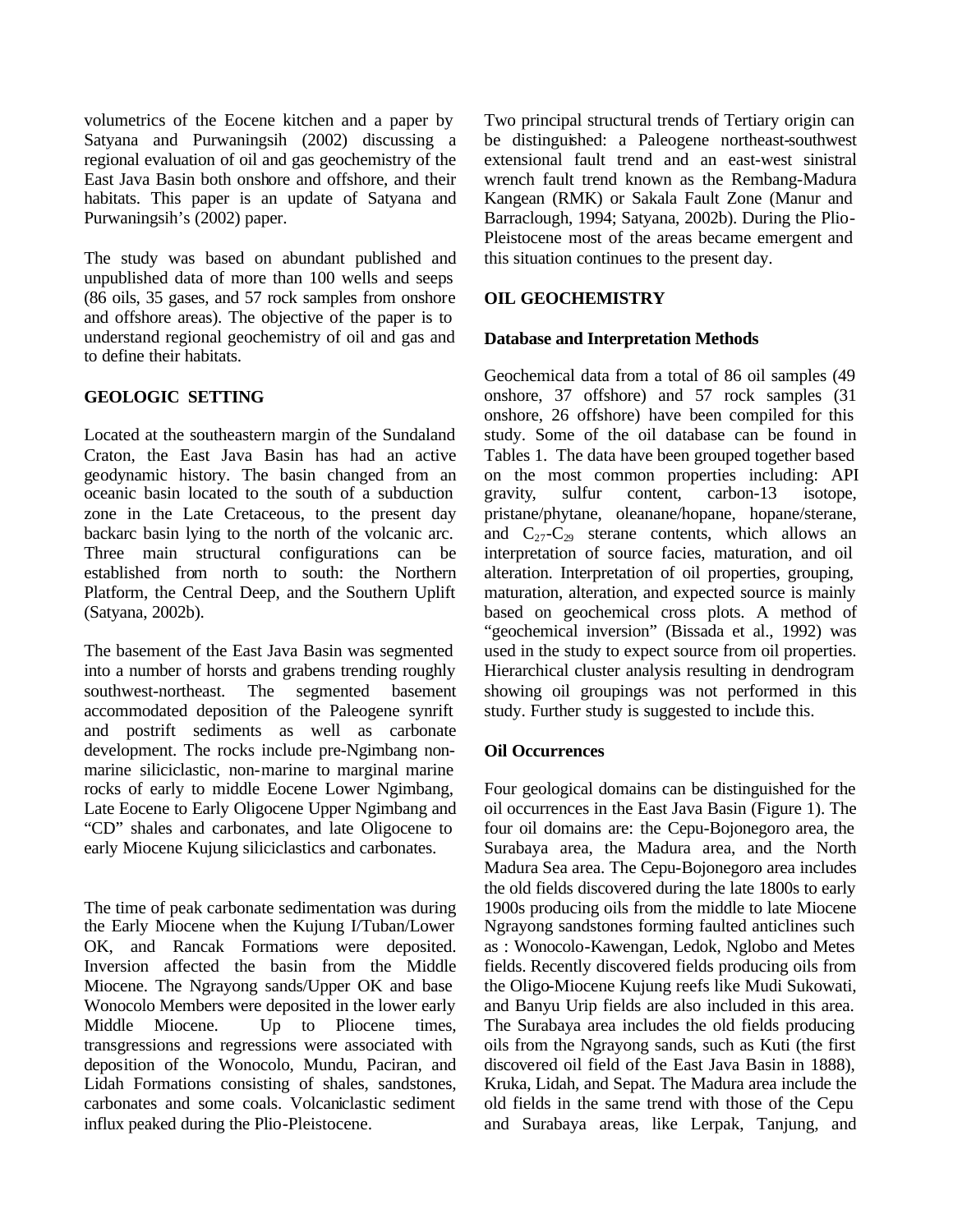Kertegeneh fields. The North Madura sea area include all fields reservoired by the Kujung carbonate reefs like: Camar, Poleng, KE-23, KE-40, KE-5, Ujung Pangkah, Bukit Tua, Jenggolo, Payang, and all discovery wells containing oils in the Paleogene reservoirs from Ngimbang sands to Rancak carbonates.

## **Analyses of Oil Properties**

Based on GC (gas chromatograph) and GC-MS (gas chromatograph-mass spectrometry) and results of geochemical cross-plots, there are slight differences in the properties of the onshore and offshore oils. Onshore oil samples show API (density of oil) 8-69º average 29º, sulfur 0.02-0.68 wt.% average 0.19 wt.% (Figure 2), average saturate and aromatic content of oil are 61 % and 29 %, respectively. Offshore oil samples show API 10-58º average 36º, sulfur 0.01- 0.70 wt.% average 0.24 wt.%, average saturate and aromatic content of oil are 59 % and 23 %, respectively. The variation seen in API gravities may be due to the effects of water washing or biodegradation and degree of maturation. The unaltered East Java oils are all paraffinic waxy to moderately waxy (pour point 40-90º F), medium to medium high API (30.9 to 41.3º), low to medium sulfur crude oils  $(< 0.50$  wt% S). Biodegradation to some degrees occurs in fields located at the Cepu and Surabaya areas.

Gas chromatograms of East Java oils show pronounced waxy alkanes of  $C_{20}$  and above, indicating derivation from land plants. Pristane/phytane ratios of the oils are roughly similar (average 4.97 for onshore oils, 5.36 for offshore oils) (Figure 2) and are interpreted as a terrestrially derived type III kerogen from a moderately oxic environment (Figure 3).

Figure 4 shows carbon isotope data plot of the saturate and aromatic fractions of the oils showing little difference between the oils. Average stable carbon isotope ratios for saturated and aromatic hydrocarbons of onshore oils are -26.91‰ and -25.65 ‰, respectively. Average stable carbon isotope ratios for saturated and aromatic hydrocarbons of offshore oils are -27.4 ‰ and -25.6 ‰, respectively. The carbon isotope data suggests all the oils are derived from the same or similar source rocks/organic facies with offshore oils more terrestrial. The carbon isotope data is in an intermediate range and consistent with generation from a mixed terrestrial/algal organic facies.

The GC data on the unaltered oils is very similar for all the oils. The wax content in the oils is variable but is generally moderately high to high (nC31/nC19 often  $> 0.30$ ). Figure 5 shows the GC data of onshore and offshore oils. The oils show a cyclic hump in the C13-C15 range interpreted as showing significant angiosperm terrestrial resin input to the oils. The GC scans for the oils are fairly typical of Indonesian oils sourced from fluvio-deltaic shales and coals containing a mainly terrestrial/minor algal organic facies (Robinson, 1987).

A visual comparison of triterpane (m/z 191) and sterane (m/z 217) distributions shows close similarities between the oils. This is suggestive of them both being generated from the same or very similar source rocks. The relatively minor differences in biomarker between the oils may reflect organic facies variation in the source rocks rather than generation from a distinctly different source rock unit. The biomarker composition of oils suggest generation from a predominantly terrestrial/minor algal organic facies. All the data is consistent with deposition of the source rock in a fluvio-deltaic to near shore marine environment. The high 18a oleanane content is suggestive of angiosperm resin input. A  $C_{24}$  tetra cyclic content is indicative of significant terrestrial input. Low concentrations of tricyclic terpanes and relatively low concentrations of C27 steranes (average  $C_{27}/C_{29}$  steranes for onshore oils 1.04 for offshore oils 0.36) show only minor or moderate algal input. High hopane/sterane ratios are typical of predominantly sub-oxic to oxic terrestrial sourced oils. Figure 6 shows  $C_{27}-C_{28}-C_{29}$  ternary plot of East Java's oils. It is inferred that although there is a continuum in the source type of oil, the offshore oils are more terrestrial in origin, whereas the onshore oils are more marine.

# **Oil Grouping**

In order to simplify the understanding of crude oil composition, it is useful to classify oils into distinct groups. The study used a classification developed by the BP Research Center (1991 - unpublished) which enables oils to be put into one of five categories: A, B, C, D, or E, depending upon their bulk properties.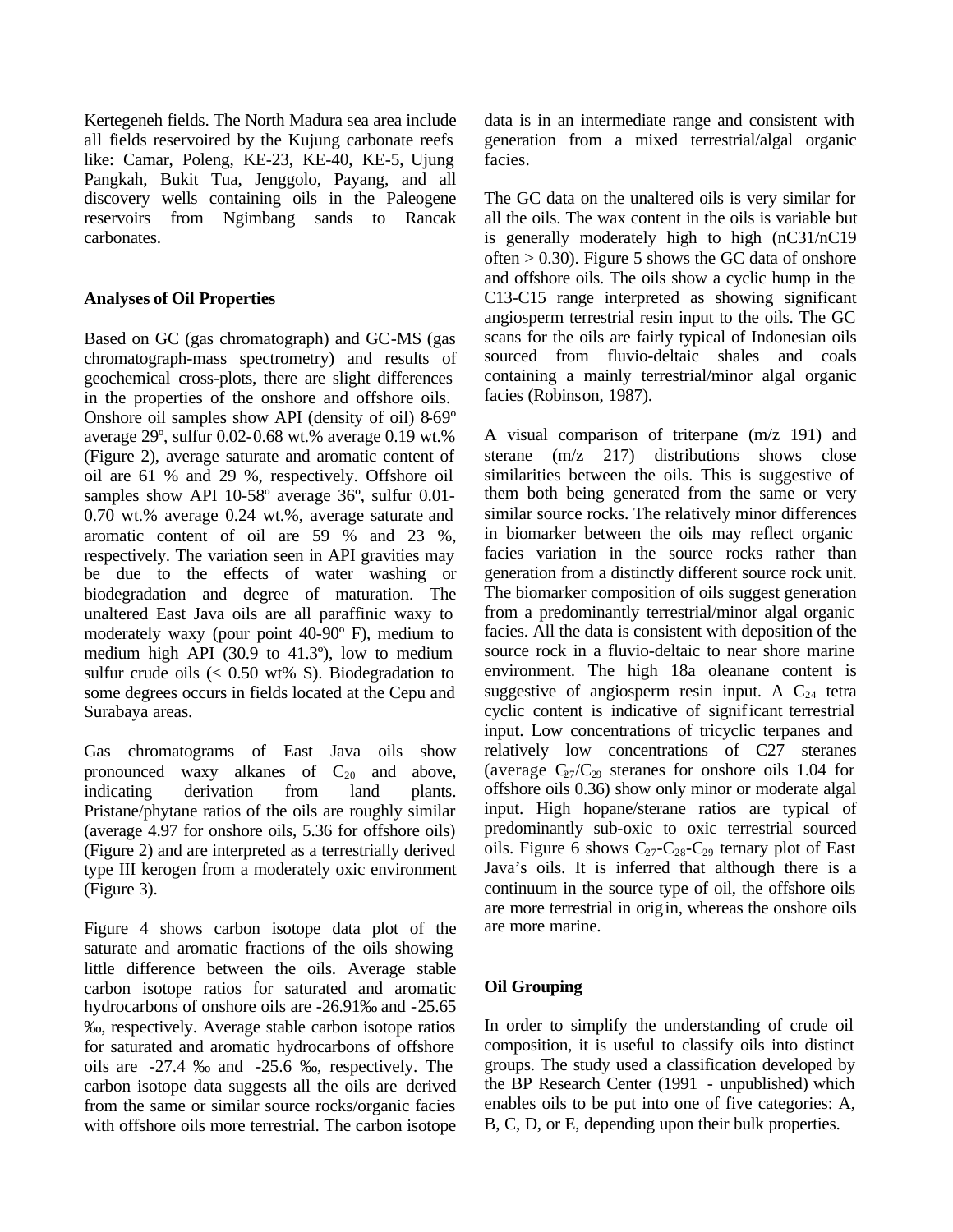Oils in classes A and B are both derived from a mixture of algal and bacterial remains which have accumulated in marine environments; the difference is in the associated lithology – either clastic  $(B)$  or non-clastic (A). Class C oils are sourced from mainly algal organic remains with some bacterial input. This type of organic matter is often found in lacustrine environments where green algae are a major contributor to the kerogen. Classes D and E represent kerogen derived mainly from higher land plants. Such organic matter is oil prone if it contains hydrogen rich components such as waxes from cuticle or resin from leaves and trunks. Class D source material differs from class E in having a higher proportion of resin and examples are found in many Indonesian source rocks.

A total of 41 onshore and 39 offshore oils were examined for their grouping using bulk and molecular properties of sulfur content, nitrogen, wax, nickel, vanadium, API degree, saturate content, and pristane/phytane supported by cross plots derived from molecular properties. The examination showed that most East Java oils fall under classification or group "D" oils meaning that kerogen derived from higher land plant in marginal marine - deltaic or paralic environments sourced the oils. Onshore and offshore oils are slightly different. Offshore oils were more terrestrial and oxic than those of onshore oils. Offshore oils are classified as " $D_1$ " and onshore oils are classified as " $D_{II}$ ".

## **Source Identification**

Geochemical Inversion method (Bissada et al., 1992) was used for source identification. Geochemical inversion utilizes the chemical characteristic of any encountered hydrocarbons to infer the possible character, maturity and identity of the potential source system. From these conclusions it is then possible to make specific inferences about the depositional environment, age, identity and location of the hydrocarbon source sequence.

The East Java oils are typically waxy, leading to the conclusion that they were derived from non-marine source rocks. All of the oils thus far identified contain properties associated with terrestrially derived kerogen. The results of bulk properties, gas chromatography, carbon isotope, and GC-MS biomarker analyses indicate that the oils are all very similar and probably generated from fluvio-deltaic shales and coals containing mainly terrestrial/minor algal organic facies. Possible sources for the oils are non-marine to marginal marine of shales and coals of the middle-late Eocene Ngimbang/pre-Kujung, late Oligocene Lower Kujung, and the early Miocene Tuban formations.

Separation into discrete source is difficult because more or less similar kerogen types are found throughout the source section. However, age-related biomarkers may give a clue to this problem. Oleanane/(oleanane + hopane) ratios over  $0.\overline{2}0$  in oils are diagnostic of Tertiary source rock (Peters et al., 1999). Oleanane is a biomarker derived from angiosperms (flowering plants) that originated in the Cretaceous but did not dominate the land until the Tertiary. Angiosperms increasingly predominated through the Tertiary (Peters et al., 2000). Hence, the oil derived from the Early Tertiary land plant will be lower in oleanane content than oils sourced from Miocene deposits. In this study, the ratio of oleanane to hopane has been used to distinguish the sources from the middle Eocene Ngimbang and from the early Miocene Tuban shales and coals. Oleanane/hopane of onshore oils are 0.05-3.04, averagely 0.85; for offshore oils are 0.04-0.95 and 0.26, respectively. It is suggested that the onshore oils were derived from younger source than those of offshore areas. Figure 7 shows this for the case of KE-23 (offshore) and Kawengan (onshore).

Based on geochemical oil data including bulk physical, carbon isotopic, and molecular properties, and stratigraphic setting of the East Java Basin it is considered that the Ngimbang and Lower Kujung shales and coals are the main sources of the offshore oils and the Lower Kujung and Lower Tuban shales and coals are the main sources of the onshore oils.

# **Source Facies**

The results of source analysis on a number of wells reveal that the Paleocene -Eocene pre-Ngimbang, middle Eocene Ngimbang, Oligo-Miocene Kujung, Early Miocene Tuban, and middle Miocene Lower OK shales and coals have potential to be the sources of the East Java oils and thermogenic gases. Some of the source database can be seen in Table 2.

Results of analyses from limited data in Pagerungan show that the pre-Ngimbang has fair-excellent source rock potential with TOC 0.96-8.03 %. Non-marine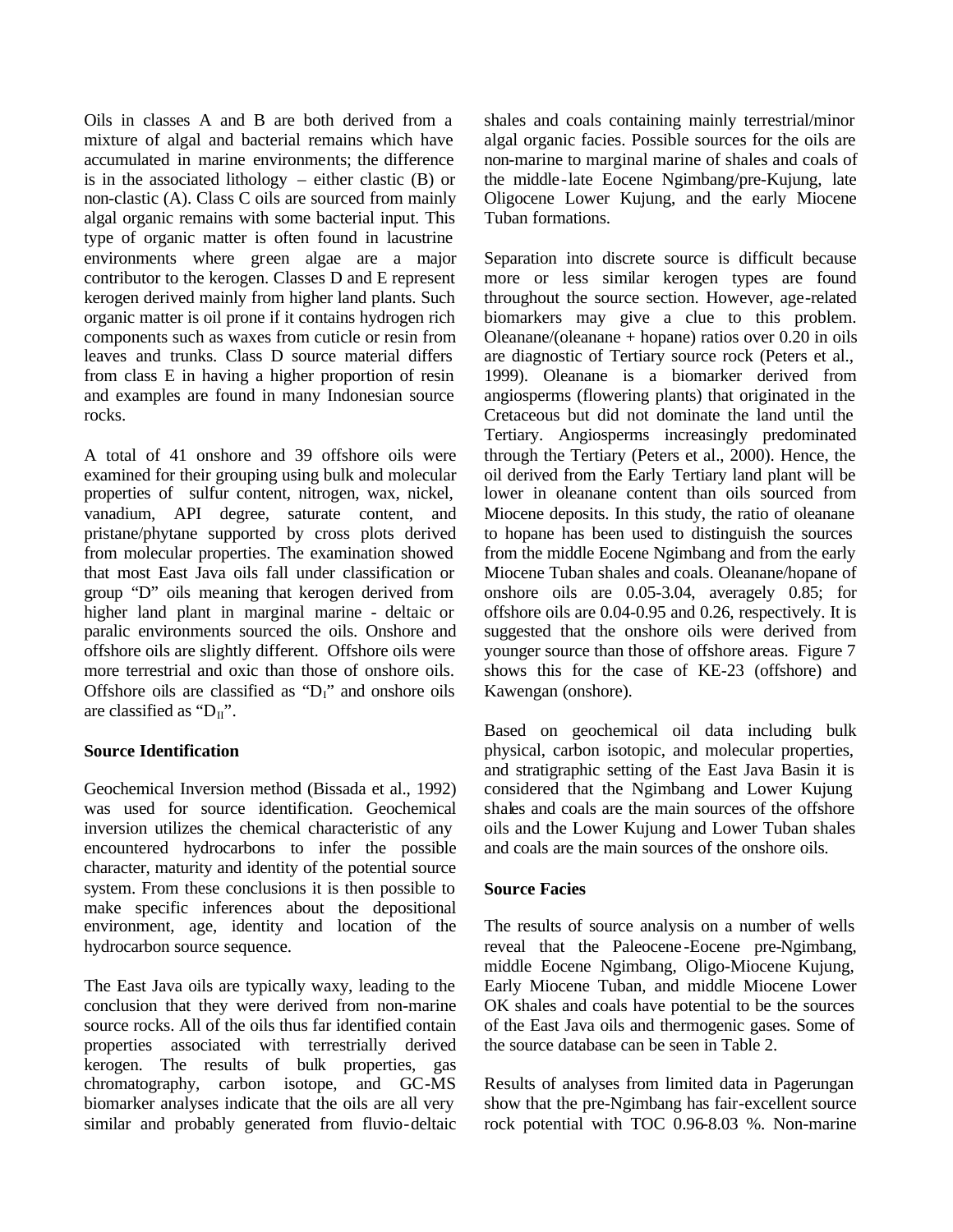shales of the Ngimbang Formation have been long recognized as proven source rocks in the East Java Basin. These organically rich shales with interbedded coaly layers are expected to be good non-marine oil source rocks containing both algal and terrestrial kerogen. TOC data of Ngimbang shales range from 1.64-5.67 % with coals ranging between 62-67 %. No coal is observed in the onshore wells. The Lower Ngimbang Formation was deposited in a variety of non-marine environments that pass upward into a more marine environment. The Lower Ngimbang Formation is more likely to generate more gas and light-end oils having dominantly kerogen type III, whereas the Upper Ngimbang Formation is more oilprone having kerogen type II from marine sediments. The marine Upper Ngimbang Formation has much poorer source quality than the Lower Ngimbang Formation.

Based on several geochemical analyses, the Early Oligocene CD Formation has TOCs up to 12 % for shale and 57 % for coal (Rembang-1 well). The organic matter is predominantly composed of terrestrial derived humic kerogen type III. The source potential of the Kujung Formation is confined to coals and carbonaceous shales of the Kujung II and Kujung III. Although the Kujung Formation was deposited predominantly in a marine environment, the kerogen is mostly terrestrially derived and contains biomarkers from higher plants. TOC values in the Kujung Formation range from 0.14-3.93 %. Extreme TOC values occur in Rajawali-1 (5.7 %) and Bawean-1 (17 %) samples. Offshore samples generally have higher TOC values. The Kujung III source is composed of predominant terrestrial origin humic kerogen type like in Central Deep and some sapropel, alginate and cutinite kerogen types in East Bawean Trough. The Kujung II shale and coals contain moderate to good organic contents in the deeper portion of the basin/trough and poor to moderate organic carbon contents towards the highs. The Early Miocene Kujung I in its deeper facies (predominantly a limestone with shale interbeds) shows good source rock potential of up to 1.7 % TOC. The Tuban Formation shales contain relatively high levels of TOC values in basinal areas both north and south of the shelf edge. In the Central Deep, Tuban shales contain sufficient TOC to be regarded as potential source rocks. JS 33A-1 contains Tuban claystones with up to 2.25 % TOC. On the Madura Island, TOC values reach 2.45 % in Camplong-1 well. The kerogen type is a terrestrial organofacies with some

marine influence. The Middle Miocene Lower OK Formation is composed of predominantly interbedded sands and shales with coal especially in highs, which have excellent organic carbon contents with TOC up to 8.07 %.

## **GAS GEOCHEMISTRY**

## **Database and Interpretation Methods**

There is no previous publication on the geochemistry of gas from East Java. A total of 35 gas data have been compiled for this study derived from gas seeps (13 seeps), gas fields, and gas discovery wells. Geochemical gas data consist of hydrocarbon  $(C_1$  to  $C_{7+}$ ) and non-hydrocarbon  $(CO_2, H_2S, N_2)$  gas compositions and isotope data of carbon  $(C_1-C_4, CO_2)$ and of deuterium (D). The interpretation is based on various correlation and characterization plots. Some of the gas database can be seen in Table 3.

## **Gas Occurrences**

Generally, gas has multiple formation mechanisms. The mode of formation is reflected in a gas bulk and molecular geochemistry (Rice and Claypool, 1981; Schoell, 1983; Hunt, 1996; Katz, 2002).Three genetic types of natural gases can be distinguished in the East Java Basin: (1) thermogenic gases which are commonly associated with oil and are produced predominantly from Miocene and older reservoirs, (2) bacteria l/bacteriogenic/biogenic gases which are found predominantly in the Pliocene-Pleistocene reservoirs, and (2) mixed gases of thermo-biogenic origin which are predominantly present in reservoirs of late Miocene age, but also are found in older and younger reservoirs. Figure 8 shows the gas data crossplot defining genetic types of gases for thermogenic (like Kedung Tuban and Rembang), biogenic gases (like Terang-Sirasun and Kepodang), and mixed like Oyong.

Thermogenic gas accumulations are distributed across the basin from west to east and north to south (Figure 9). The Pagerungan and West Kangean Fields constitute the easternmost accumulation around the Kangean Islands. The gases occur in the Eocene pre-Ngimbang and Ngimbang sands. BD gas is the southernmost accumulation, located to the south of Madura Island, reservoired in early Miocene Kujung I. Mudi, Sukowati, Banyu Urip, Kedung Tuban, and Rembang gases at the Cepu High accumulated in the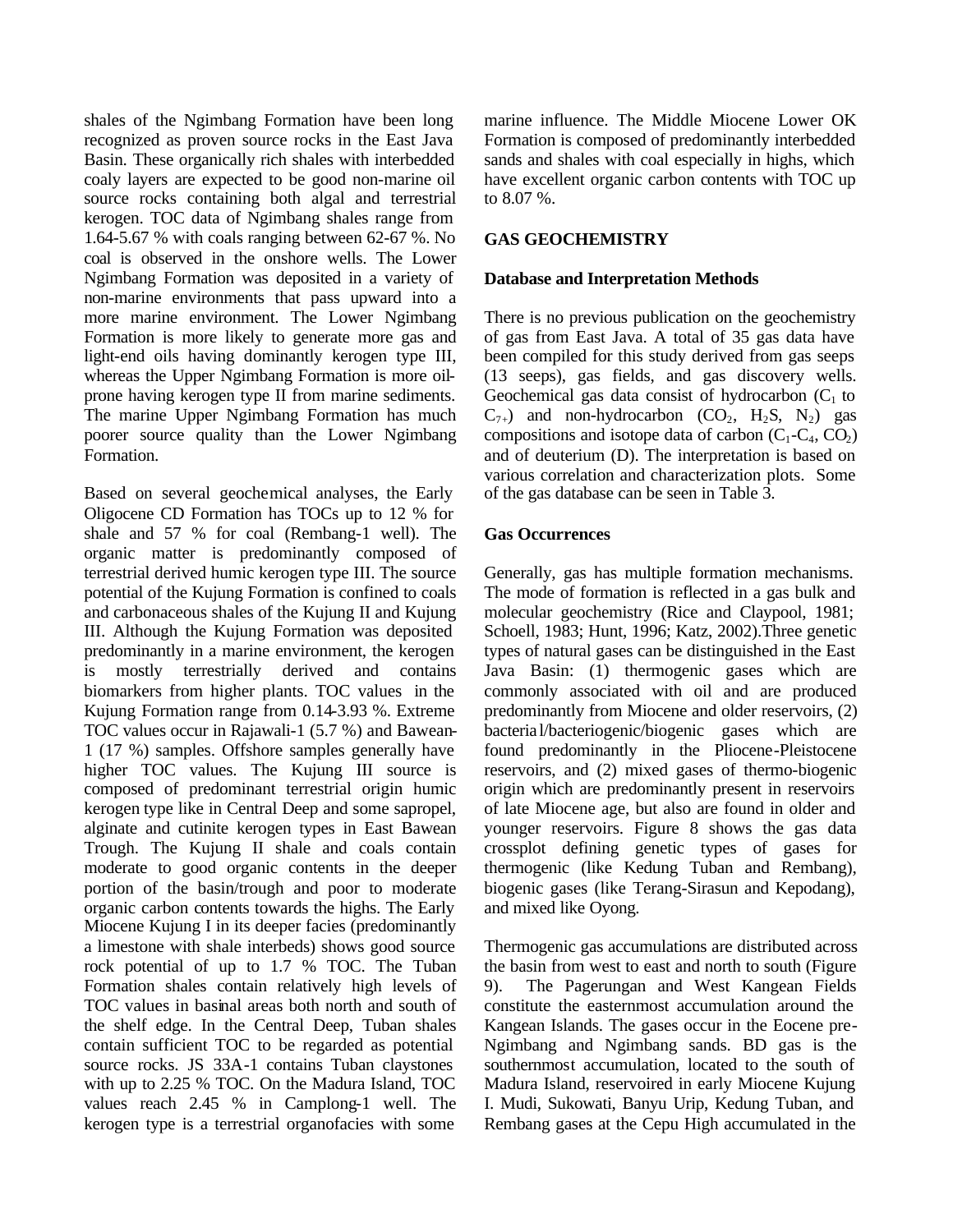Oligo-Miocene Kujung carbonates. Suci gas, from the northern onshore East Java area, is reservoired within the Ngimbang carbonate. KE 5, KE 40, KE 23, Bukit Tua, Jenggolo, and Payang fields, in the East Java Sea to the north of Madura Island, form the northernmost known gas accumulation and are reservoired within the Kujung and Rancak carbonates. These thermogenic gas fields occur both as non-associated and associated gas. Condensates are generally produced from these fields in addition to gas.

Occurrences of biogenic or bacterial gas fields and discovery wells form two belts. These are : (1) the South Madura Belt consisting of Maleo, MDA, Terang-Sirasun-Batur-Kubu, and (2) Muriah-Bawean Belt consisting of Kepodang Field and recent discoveries close to the Bawean Island (Titan and Calypso). The reservoirs containing biogenic gas are in middle Miocene Tawun to early Pliocene Mundu and Paciran sands and carbonates.

Mixing between the thermogenic and biogenic gas is observed in the Surabaya-Madura Strait Belt such as in the Oyong Field, south of Madura Island, and in the Wunut Field to the south of Surabaya. The mixed gas is reservoired within a Plio-Pleistocene volcanoclastic reservoir. Mixing is also observed in the Muriah-Bawean Belt in the Kepodang Field.

## **Thermogenic Gas Properties**

Thermogenic gas accumulation occurs as nonassociated gas in Pagerungan, Kedung Tuban, and Rembang; and as associated gas in Sukowati and KE-23. The Pagerungan gas has a methane composition of 94.24 % with  $C_{2+}$  gas of 5.76 %. This composition is suggestive of thermogenic gas. No carbon isotope analysis has been done on the Pagerungan gas, but modeling (Phillips et al., 1991) suggests the gas was generated at high maturity levels consistent with a thermogenic origin. Condensates are produced. The condensate has an API of 53.6°, sulfur of 0.01 % and  $\delta^{13}$ C whole oil of  $-25.8$  ‰. The Pagerungan condensate is considered as a mixture of oil dissolved in a high maturity non-associated gas suggestive of a fluvio-deltaic source rock (coals and carbonaceous shales). Kedung Tuban non-associated gas was analyzed for its composition and carbon isotope. The methane content is 92.53 % and  $C_{2+}$  gas is 7.47 %. The carbon isotopic value of the methane is of -37.5 to –35.5 ‰ indicating a wet thermogenic origin. The Kedung Tuban condensate has an API of 41.2°, sulfur

below 0.1 %, a saturate content of 95 %, pristane/phytane 5.51,  $\delta^{13}$ C saturate of  $-25.29$  ‰ and an aromatic content of –23.77 ‰. Based on these values a fluvio-deltaic source is inferred. The low API for condensate and very high saturate content indicate that the condensate is a product of fractionation, or that the retrograde condensate resulted from fractionation during migration rather than expulsion from a very mature source. The condensate was generated from maturity Ro of 0.59 % (calculated Ro from methyl phenanthrene index). The Rembang nonassociated gas has a methane content of 86.35 % and  $C_{2+}$  gas values of 13.65 %. Data of  $\delta^{13}C_{C1}$  ranges from  $-39.80$  to  $-33.84$  ‰ and  $\delta$ D <sub>C1</sub> of  $-152$  to  $-145$  ‰, suggesting a wet thermogenic origin. Rembang produces condensate, which is unusual in its light hydrocarbon content. These condensates exhibit evidence of light n-alkane depletion and relative enhancement in aromatic compounds, and to a lesser extent cyclic compounds. It is inferred that these condensates result from fractionation of normal oil as a result of gas migration into the reservoir.

Associated gases in East Java Basin occur in oil fields, such as Sukowati, Mudi, Banyu Urip, KE-23, KE-40, Bukit Tua, and Jenggolo fields. Geochemical data from Sukowati are representative of these associated gas accumulations. Sukowati gas contains 72.83 % methane with  $C_{2+}$  of 27.17 %. The field produces oil with an API of 37.2°. KE-23 associated gas has 85.78 % methane, 8.41 % ethane, or  $C_{2+}$  of 14.22 %. The wet gas component is up to  $C_{10}$ . The KE-23 field produces oil with API 46.1°, a sulfur content 0.03 % and wax 1.12 %.

Thermogenic gas characteristics suggest that the sources are non-marine to marginal marine sediments of Ngimbang, Lower Kujung, and Lower Tuban shales and coals.

# **Biogenic Gas Properties**

Kepodang and Terang-Sirasun Fields and some gas seeps in the western Cepu area contain biogenic gas which is representative of biogenic gas in the East Java Basin. In the Kepodang Field, gas in the middle Miocene Tawun Formation has a dominant methane  $(C_1)$  component (average 99.82 %),  $C_{2+}$  is average 0.18 %. Isotopic carbon-13 and deuterium of the methane ranges from -67.31 to -67.42 ‰ and -197 to -198 ‰, respectively. Based on the strong predominance of methane over the  $C_{2+}$  gases, and isotopic analysis of the methane component it is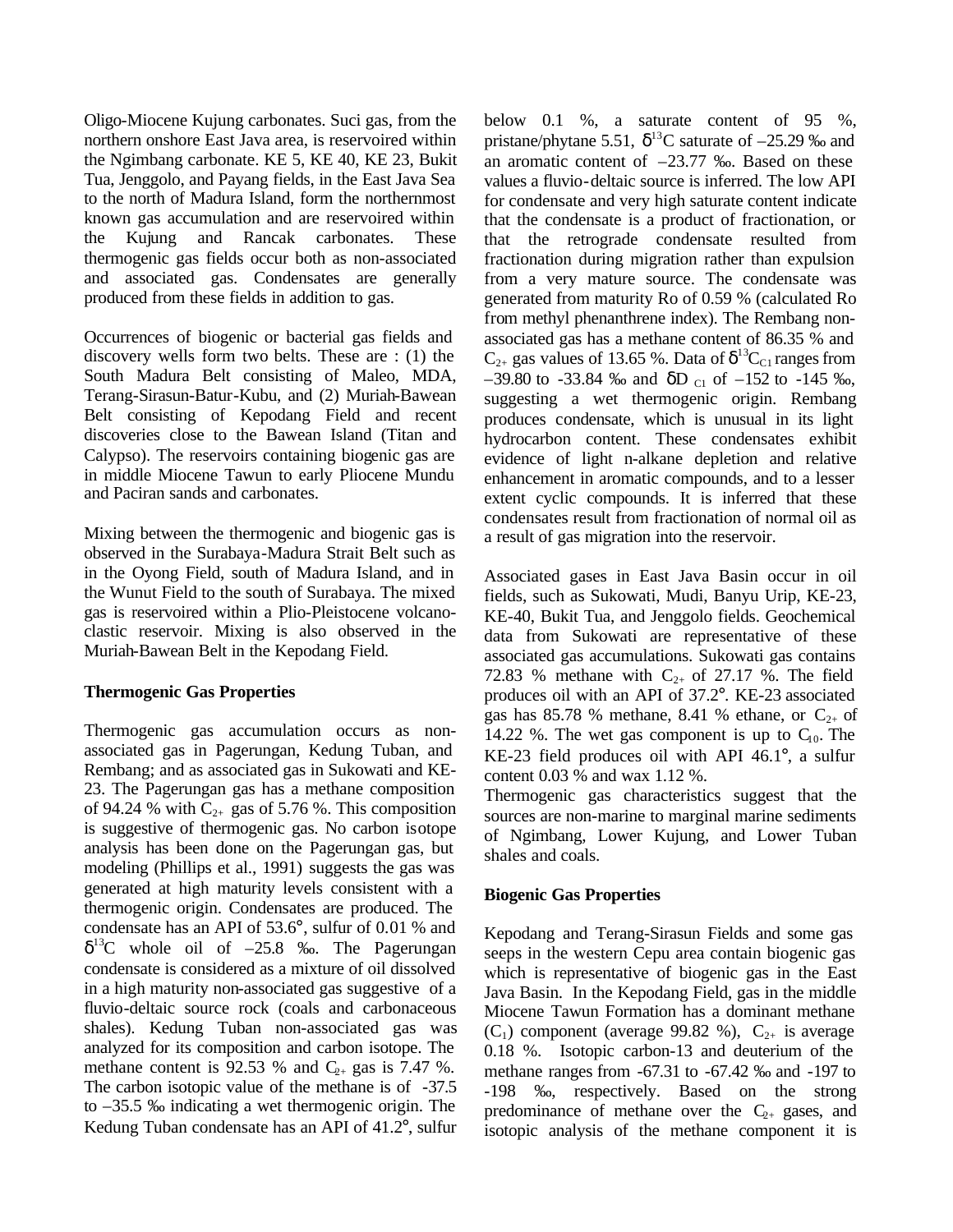inferred that the gas is predominantly biogenic in origin. However, the gas in the lower Miocene Prupuh Formation is richer in wet gas  $(C_{2+} 1.46\%)$ and  $13^{\circ}$ C (-58.93 ‰) suggesting the presence of a low maturity thermogenic component. The gas reservoired in the Pliocene Paciran limestones of the Terang-Sirasun Field contains over 99.5 % methane, and has a gas gravity of 0.56. Based upon stable isotope ratios (isotopic carbon-13 and deuterium of the methane are -65.0 ‰ and - 185 ‰, respectively) it is considered that the gas has been generated exclusively by bacterial processes (Basden et al., 2000). Biogenic gas is also inferred for the Wonolelo seep in the western Cepu area. It is composed of 100 % methane with  $\delta^{13}C_{C1}$  of -70.80 % and  $\delta D_{C1}$  of -320 %. Recently discovered gases in the Oyong and Maleo fields (Santos) located in the Madura Strait are also considered to be biogenic gas. The gases are reservoired in the Early Pliocene Mundu globigerinid limestones. The low gas gravity of 0.63 and its occurrence in Pliocene reservoirs may show its biogenic origin. Biogenic gases in the middle Miocene to Plio-Pleistocene reservoirs were sourced from the coeval shales and coals of the Tawun, Wonocolo, Mundu, Paciran, and Lidah Formations. The primary source beds for the Terang-Sirasun biogenic gas are claystones and other fine-grained lithologies that are interbedded within the reservoir section. TOC levels in these source beds are about 1 % and the organic matter was derived predominantly from land plants (Basden et al., 2000).

## **Mixed Thermo-Biogenic Gas Properties**

Mixing between biogenic and thermogenic gas occurs commonly. Where mixing occurs it is usual for biogenic gas to fill the shallower reservoirs, whereas thermogenic gas will fill the deeper reservoirs. Wunut gas field (Lapindo Brantas) to the southwest of Surabaya provides an example of this. The field is composed of ten productive zones. Gases charged these zones with gas gravity becoming heavier downwards ranging from 0.55 to 0.63 g/cc, more viscous downwards from 0.0121 to 0.0148 cp, and higher BTU downwards from 966 to 1103 (Kusumastuti et al., 2000). These show that the gas is more thermogenic downward. Gas composition data from Wunut-2 shows that the methane content decreases downward from 97.43 % at depth of 1900 ft to 85.36 % at depth 2767 ft, and that associated wet gas increases from 0.56 to 13.33. Wunut-1 data show methane contents of 99.87 % at depths of 1019 ft, and

93.23 % at depth 2022 ft. Stable carbon isotope analysis was performed on Wunut-1 gas (not available to this study) and generally confirmed a thermogenic origin. Extracts from side wall cores of this well resulted in biogenic dry gas at a depth of 1018 ft and oil of API 30-35° at depth 2672 ft. Geochemical study on oil-stained samples revealed a moderately waxy and paraffinic oil from non-marine aquatic (algal/bacteria) debris with only secondary input from higher plant material. The presence of dry gas, wet gas, and oil indicate that mixing took place in the Wunut Field. Mixing of gases is also seen in the Oyong gas from the Madura Strait (Santos Sampang). Oyong gas has  $\delta^{13}C_{C1}$  of -48.22 % and  $\delta D$  $_{\text{C1}}$  of -128 ‰ indicative of a wet thermogenic gas. The gas has a methane content of around 95 %. Based on further isotopic study it was concluded that bacterial gas contributed to the gas and was very likely generated by carbonate reduction in marine waters.

# **CO2 Pollutant**

An understanding of  $CO<sub>2</sub>$  gas is of economic importance because of reduction in BTU (British Thermal Unit) content, individual accumulation, and the acidic nature of many of these gases, which results in a significant increase in production costs through the increased costs of tubular goods and the need for pre-processing prior to going to market (Katz, 2002).

Two areas with high  $CO<sub>2</sub>$  pollutant are identified in onshore and offshore areas. Onshore, high  $CO<sub>2</sub>$ contents are in fields reservoired in the Oligo-Miocene Kujung-Tuban carbonates of the West and East Cepu High such as Kedung Tuban : 24.86 %  $CO<sub>2</sub>$ , Sukowati : 40.74 %, Banyu Urip : 47 %, Rembang 45-65 %, and Gabus : 78.57 %. Some gas seeps in the Surabaya area also show high  $CO<sub>2</sub>$ content such as Deling (38.72 %) and Sepat Kaliasin  $(35.59\%)$ . In offshore areas, high  $CO<sub>2</sub>$  content occurs in dry wells in Rembang Bay (Kutilang-1, Nuri-1, Perkutut-1) containing 74 to 91 % vol. and in gas wells recently drilled around the Bawean Island, namely Titan-1 (BP, 2003) and Calypso-1 (BP, 2003) with  $CO<sub>2</sub>$  pollutant of 75 to 85 % vol.

 $CO<sub>2</sub>$  has various possible origins and this can be investigated by analysing the  $^{13}$ C isotope of CO<sub>2</sub> (Hunt, 1996). Carbon isotope data of  $CO<sub>2</sub>$  from onshore gases are available. Kedung Tuban shows  $\delta^{13}C_{CO2}$  of 0.52-1.62 ‰, Rembang: -5.17 to 0.03 ‰,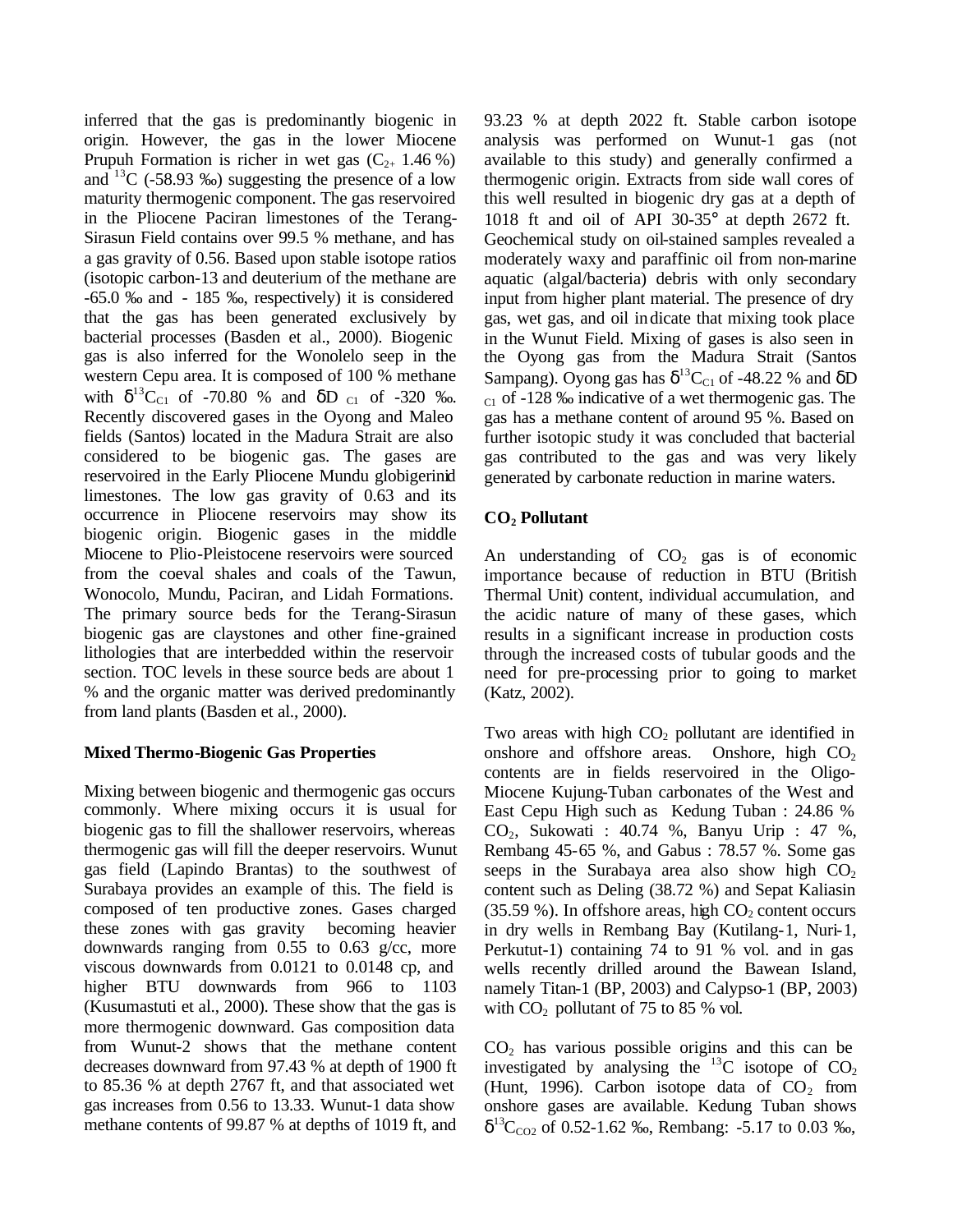and Gabus: -4.85 ‰. These values are thought to be related with  $CO<sub>2</sub>$  released by thermal destruction of carbonates which have range of  $\delta^{13}C_{CO2}$  from -5 to 4 ‰. This means that the carbonate reservoirs of these fields, or carbonates at depth, have entered into the mature or over mature window.  $CO<sub>2</sub>$  gas was released through thermal degradation and migrated up dip into the fields. The origin of high  $CO<sub>2</sub>$  in offshore area is not understood since there is a paucity of isotopic data. However, based on its geologic setting, it may be related to volcanic degassing associated with the Muria, Lasem, and Bawean Neogene-Quaternary volcanoes.

## **TRENDS OF HYDROCARBON HABITATS**

The relationship between tectonics, sedimentary regimes, peteroleum system, and occurrences of oils and gases will determine hydrocarbon habitat. The generation, migration, and accumulation of oil and gas are related to the intense Paleogene and Neogene tectonic events and to sedimentologic events in East Java. Consequently, the different physical and geochemical properties of the oil and gas are related to the diverse geodynamic histories.

Four domains of hydrocarbon habitats can be established: Ngimbang Trend, Kujung Trend, Ngrayong Trend, and Tawun-Mundu Trend (Figure 9). Hydrocarbons in the Ngimbang Trend filled the stratigraphic and structural traps associated with synrift deposits. East-west trending grabens developed in the early Paleogene including : Muriah, Pati-Tuban, JS1-West Florence, Ngimbang-Central Deep-East Florence, BD North, Porong-BD South, Pagerungan, and Southern Troughs/Grabens/Basins. Onlaps/pinchouts, paleohigh reefs, and tilted fault blocks are examples of potential traps within these trend. The identification of the Eocene Ngimbang reservoirs within the traps which are connected to basinal kitchens by migration pathways is important. Most of these traps were already present during the initial phase of hydrocarbon generation in the Oligocene. During inversion in the Rembang-Madura-Kangean zone, the heatflow was elevated and the source rocks entered into the gas window.

Hydrocarbons in the Kujung Trend are associated with the Oligo-Miocene Kujung-Tuban-Rancak reefs developing along the paleohighs adjacent to the grabens defined above. These carbonates formed both land-attached platforms like Bawean Arch and North Madura Platforms, and offshore isolated platforms like East Cepu High and BD Ridge. Satyana and Darwis (2001) and Satyana (2002a) documented recent discoveries within these carbonates. Banyu Urip, Mudi, Bukit Tua are examples of these accumulations. Ngimbang, Kujung III, and it may be that Lower Tuban source rocks deposited within the intervening grabens provide the hydrocarbons for this kind of accumulation.

Hydrocarbons in the Ngrayong Trend are related to oil accumulations in the Cepu area. These accumulations are found mainly within the middle Miocene Ngrayong/Wonocolo sandstones. East Java's first oilfields that were discovered in the late 1800s and early 1900s are from this trend. The trend is due to Mio-Pliocene compressional or inverted structures along the Rembang-Madura-Kangean (RMK) Fault Zone. The faulted anticlines or anticlines from Cepu through to Surabaya and Madura to Kangean areas form the prolific fields. Terrestrial paraffinic oils derived from overlying source rocks of the Ngimbang to Lower Tuban Formation filled the traps. Faults are important conduits for the migration of hydrocarbons in this trend.

In the Tawun-Mundu Trend, all the hydrocarbons are accumulated within the Miocene, Pliocene to Pleistocene reservoirs and are filled by biogenic gases. Some mixing with thermogenic gas or oil may occur. The main areas of these reservoirs in this trend are offshore areas to the south of Madura-Kangean Islands. Terang-Sirasun and Maleo are examples of these types of accumulation. A similar trend is also seen in the Muriah-Bawean area in the middle Miocene Tawun sands. The sources of biogenic gas are shales/coals from similar formations, while mixtures with thermogenic gas and oil came from Ngimbang-Lower Tuban source rocks.

## **CONCLUSIONS**

• Based on oil geochemistry study, it is inferred that East Java's oils had an oxic to sub-oxic terrestrial to marginal marine source. Present offshore oils are more terrestrial in origin and were sourced from older sources; and present onshore oils are more marine and were sourced from younger sources. The oils were generated from medium maturity. The expected source rocks are middle Eocene Ngimbang Formation, late Oligocene Lower Kujung Formation, and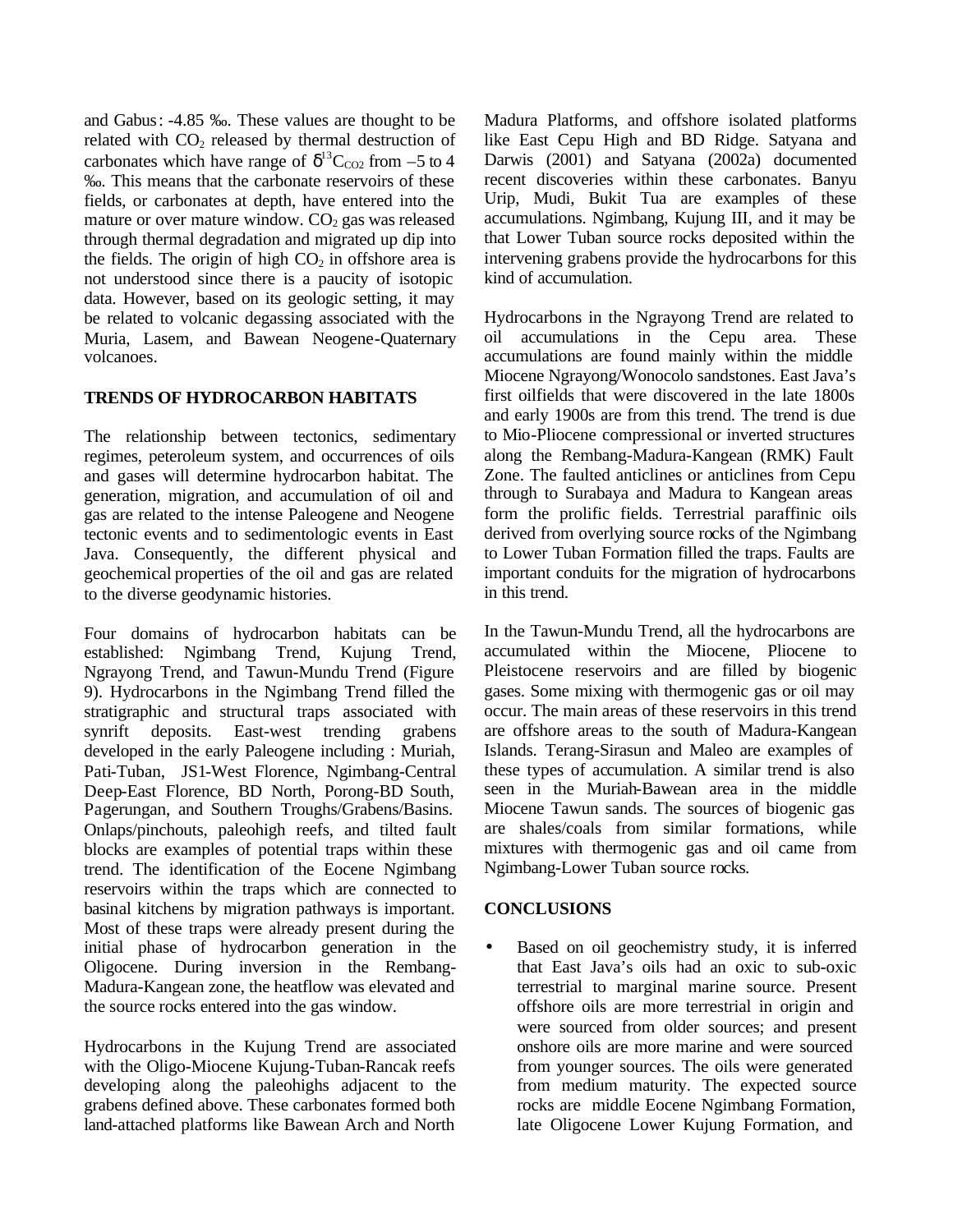early Miocene Lower Tuban shales/coals. On a local scale, the most likely source rock will vary depending on the geological setting.

- From gas geochemistry analysis, natural gas in East Java can be divided into three genetic types: (1) thermogenic associated and non-associated gas, (2) biogenic/bacterial gas, and (3) mixed biogenic-thermogenic gas. Thermogenic gas sources are similar to those of the oils. The biogenic gas is likely to have been sourced from the Neogene shales and coals. The amount of non-hydrocarbon gas of  $CO<sub>2</sub>$  gas pollutant was evaluated on a regional scale and two areas of high  $CO<sub>2</sub>$  gas were noted. Onshore, these occur in the Cepu area and offshore in the Rembang-Bawean area, with different modes of  $CO<sub>2</sub>$  origin inferred for each area.
- The habitats of East Java's oils and gases were evaluated within the framework of tectonics, sedimentary regimes, and the occurrences of oils and gases. Four trends of hydrocarbon habitats are recognized. These are Ngimbang, Kujung, Ngrayong, and Tawun-Mundu Habitats. Future potential for hydrocarbons in East Java are likely to be located within these trends.

#### **ACKNOWLEDGMENTS**

The paper mainly benefited from materials provided by, and discussions with, explorationists working in the East Java Basin. Special thanks are due to Agung Darmoyo (Lapindo Brantas), Wahyudin Suwarlan (now with Petronas Carigali), Kuntadi Nugrahanto (BP Bawean), Imron Ashari (Kodeco West Madura), Moh. Irfani (JOB PetroChina Tuban), Pudji Astono (Pertamina Upstream), Gadjah Pireno (Petronas-Rims Karapan), Imam Setiawan (now with JOB PetroChina Salawati), and John Bates (Santos). Dr. Moyra Wilson from University of Durham edited the text. The management of Exploration BP Migas is acknowledged for sponsorship of this paper.

## **REFERENCES**

Basden, W. A., Posamentier, H., Noble, R., 2000. Structural history of the Terang and Sirasun fields and the impact upon timing of charge and reservoir performance, Kangean PSC, East Java Sea, Indonesia, Proceedings Indonesian Petroleum Association (IPA), 27<sup>th</sup> Annual Convention, p. 269-286.

Bissada, K.K., Elrod, L.W., Darnell, L.M., Szymczyk, H.M. and Trostle, J.L., 1992. Geochemical inversion – a modern approach to inferring source rock identity from characteristics of accumulated oil and gas, Proceedings Indonesian Petroleum Association (IPA), 23<sup>rd</sup> Annual Convention, p. 165-199.

Huang, W.Y., and Meinschein, W.G., 1979. Sterols as ecological indicators, Geochimia Cosmochimia Acta, 43, p. 739-745.

Hunt, J.M., 1996. Petroleum Geochemistry and Geology, second edition, W.H. Freeman and Company, New York.

Katz, B.J., 2002. Gas geochemistry – a key to understanding formation and alteration processes, Proceedings Indonesian Petroleum Association (IPA), 28<sup>th</sup> Annual Convention and Exhibition, p. 789-802.

Kusumastuti, A., Darmoyo, A.B., Suwarlan, W., Sosromihardjo, S.P.C., 2000. The Wunut Field : Pleistocene volcanoclastic sands in East Java, Proceedings Indonesian Petroleum Association (IPA),  $27<sup>th</sup>$  Annual Convention, p. 195-216.

Luthfi, A., Biantoro, E., and Satyana, A.H., 2003. Gas Habitat of the East Java Basin, Indonesia : Meets the Future Demand, European Association of Geoscientists and Engineers (EAGE), 65<sup>th</sup> Conference and Exhibition, Stavanger, Norway, 2-5 June 2003.

Manur, H. and Barraclough, R., 1994. Structural control on hydrocarbon habitat in the Bawean area, East Java Sea, Proceedings Indonesian Petroleum Association,  $23^{\text{rd}}$  annu. conv., p. 129-144.

Phillips, T., Noble, R.A. and Sinartio, F.F., 1991. Origin of hydrocarbons, Kangean Block Northern Platform, Proceedings Indonesian Petroleum Association (IPA),  $23<sup>rd</sup>$  Annual Convention, p. 637-661.

Peters, K.E., Fraser, T.H., Amris, W., Rustanto, B., and Hermanto, E., 1999. Geochemistry of crude oils from Eastern Indonesia, American Association of Petroleum Geologists (AAPG) Bulletin, v. 83, p. 1927-1942.

Purwanti, Y. and Bachtiar, A., 2001. Analyses of Eocene petroleum kitchen in East Java Basin : implication for prospect ranking - Abstract,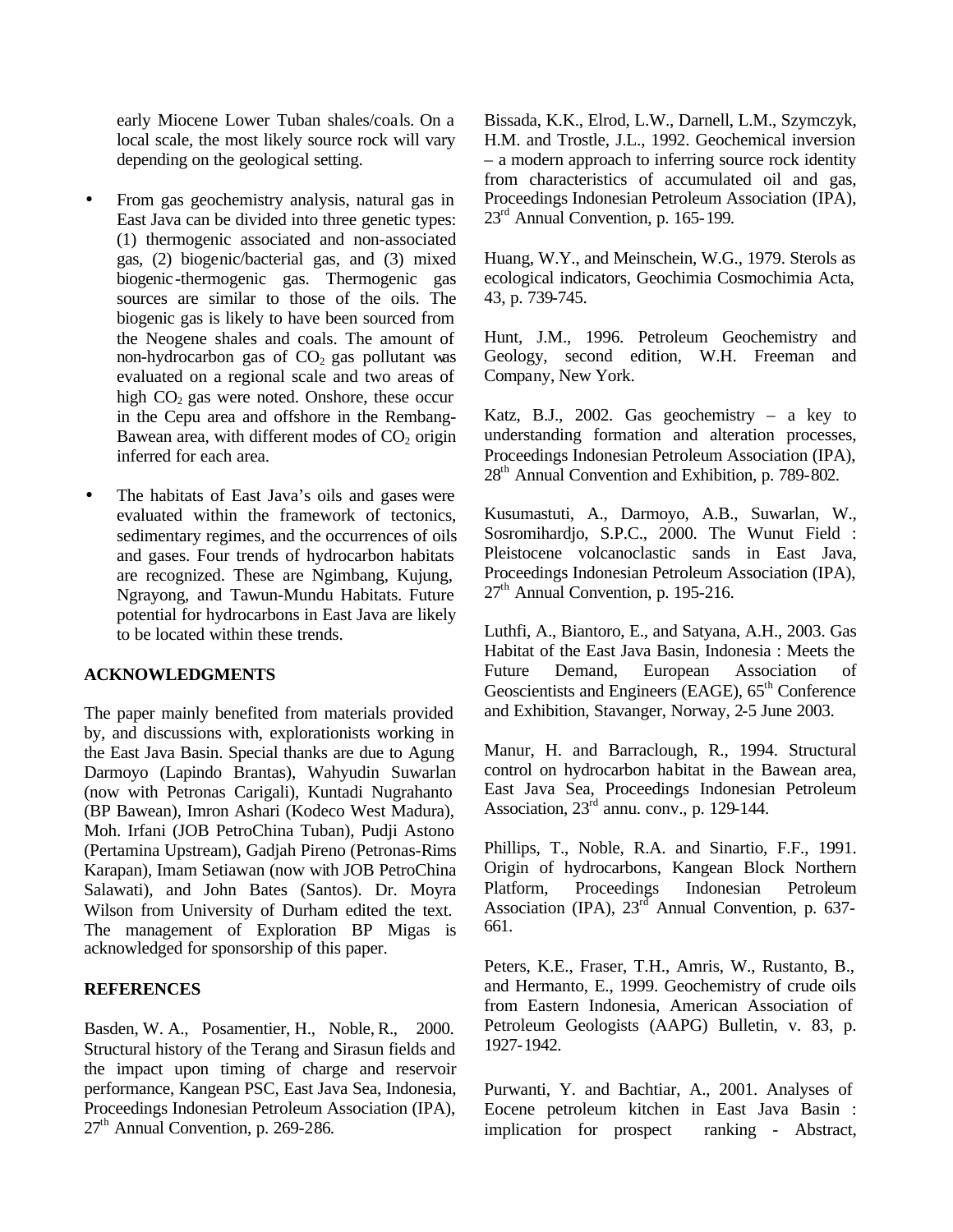Proceedings 30<sup>th</sup> Annual Convention Indonesian Association of Geologists  $\&$  10<sup>th</sup> Geosea Regional Congress, p. 33.

Rice, D.D. and Claypool, G.E., 1981. Generation, accumulation, and resource potential of biogenic gas, American Association of Petroleum Geologists (AAPG) Bulletin, v. 65, p. 5-25.

Robinson, K.M., 1987. An overview of source rocks and oils in Indonesia, Proceedings Indonesian<br>Petroleum Association (IPA), 16<sup>th</sup> Annual Petroleum Association (IPA),  $16<sup>th</sup>$  Annual Convention, p. 97-121.

Russel, K., Sutton, C., Myers, W.C., 1976. Organic geochemistry as an aid to oil exploration in the eastern Java Sea, Proceedings Indonesian Petroleum Association (IPA),  $5<sup>th</sup>$  Annual Convention, p. 69-80.

Satyana, A.H. and Darwis, A., 2001. Recent significant discoveries within Oligo-Miocene carbonates of the East Java Basin : integrating the

petroleum geology, Proceedings 30<sup>th</sup> Annual Convention Indonesian Association of Geologists & 10<sup>th</sup> Geosea Regional Congress, p. 42-46.

Satyana, A.H., 2002a. Oligo-Miocene reefs: East Java's giant fields, Proceedings Giant Field and New Exploration Concepts Seminar, IAGI, Jakarta 17 October 2002.

Satyana, A.H., 2002b. Petroleum Geology of East Java Basin : A Dynamic Review – One-Day Course, Indonesian Association of Geologists (IAGI),  $31<sup>st</sup>$ Annual Convention, 132 ps.

Satyana, A.H. and Purwaningsih, M.E.M., 2002. Geochemistry and habitats of oil and gas in the East Java Basin: regional evaluation and new observations, Proceedings Indonesian Association of Geologists  $(IAGI)$ ,  $31<sup>st</sup>$  Annual Convention, p. 68-102.

Schoell, M., 1983. Genetic characterization of natural gases, American Associa tion of Petroleum Geologists (AAPG) Bulletin, v. 67, p. 2225-2238.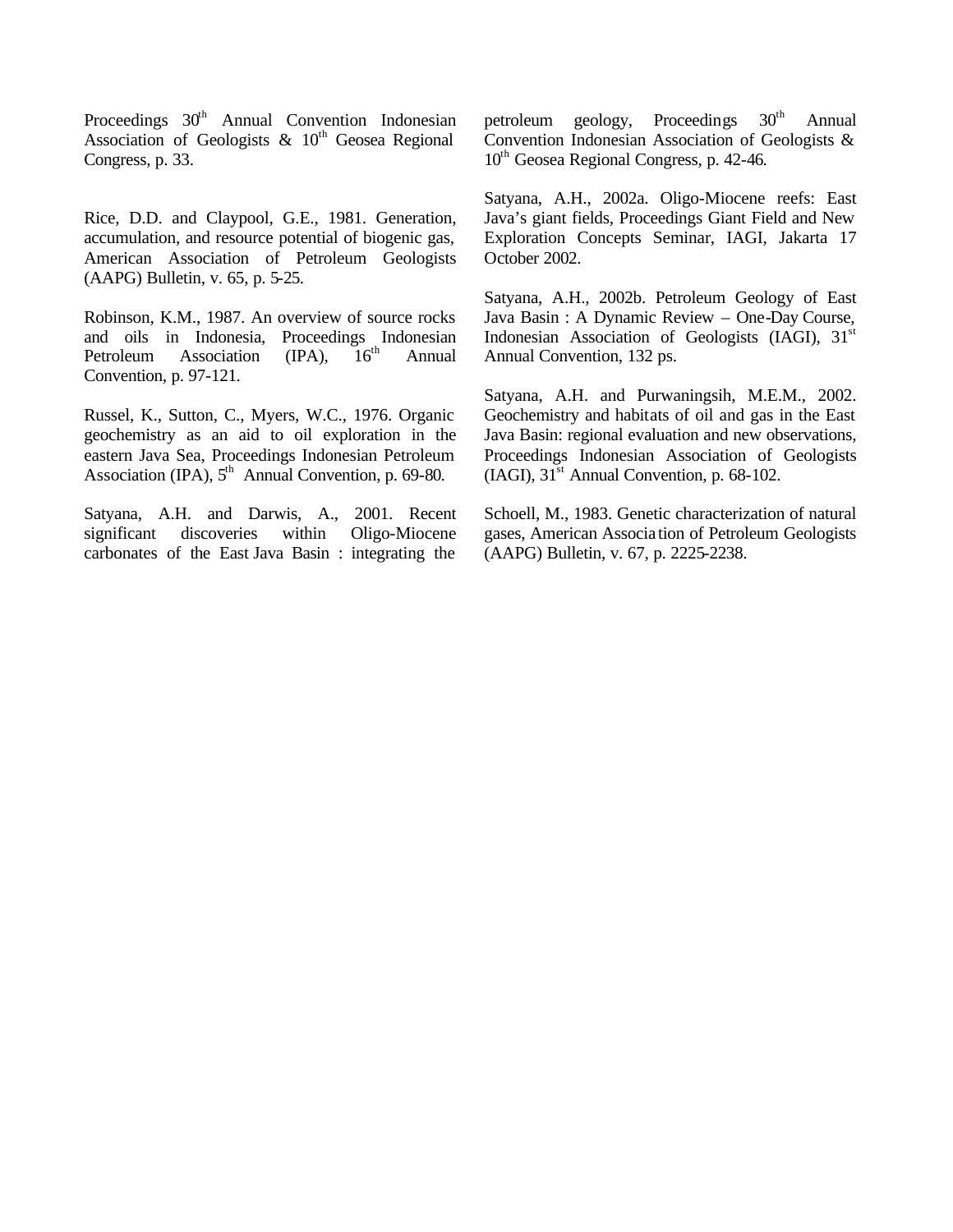## **TABLE 1**

# **PROPERTIES OF SOME EAST JAVA OIL SAMPLES**

## **EAST JAVA OIL SAMPLE-ONSHORE**

| well/seep      | API $(^0)$ | $S(\%)$ | 13Csat $(^{0} /_{00})$ | 13Caro $(^{0} /_{00})$ | pr/ph | ol/hop | hop/ster | $C27$ (%) | $C28(\%)$ | $C29(\%)$ |
|----------------|------------|---------|------------------------|------------------------|-------|--------|----------|-----------|-----------|-----------|
|                |            |         |                        |                        |       |        |          |           |           |           |
| mudi-1         | 37.30      | 0.36    | $-27.13$               | $-24.30$               | 3.54  |        | 5.82     | 33.90     | 34.70     | 31.50     |
| suci-B         | 39.20      |         | $-27.50$               | $-25.30$               | 3.94  |        | 1.30     | 47.10     | 46.20     | 6.70      |
| banyuasin      | 13.90      | 0.28    | $-27.30$               | $-26.40$               | 5.00  | 1.88   |          | 19.00     | 28.00     | 53.00     |
| kawengan       | 33.90      | 0.25    | $-27.80$               | $-25.20$               | 5.30  | 0.50   | 11.40    | 14.00     | 28.00     | 58.00     |
| ledok          | 40.80      | 0.14    | $-27.70$               | $-26.30$               | 6.30  | 0.55   |          | 21.00     | 27.00     | 52.00     |
| nglobo         | 40.40      | 0.07    | $-28.00$               | $-26.30$               | 5.60  | 0.60   | 7.15     | 17.00     | 25.00     | 58.00     |
| sekarkorong    | 51.90      | 0.19    | $-26.80$               | $-25.20$               | 11.70 | 0.10   |          | 31.00     | 44.00     | 38.00     |
| semanggi       | 26.80      | 0.15    | $-28.00$               | $-26.30$               | 5.90  | 0.62   | 16.30    | 19.00     | 26.00     | 55.00     |
| lidah          | 20.20      | 0.05    | $-26.70$               | $-25.80$               | 5.00  | 0.59   |          | 21.00     | 29.00     | 50.00     |
| gegunung       | 24.70      | 0.07    | $-27.80$               | $-26.20$               | 5.60  | 0.62   |          | 20.00     | 29.00     | 51.00     |
| wonocolo       | 29.00      | 0.13    | $-27.80$               | $-25.20$               | 4.70  | 0.50   |          | 14.00     | 28.00     | 58.00     |
| kuti           | 21.00      | 0.13    | $-27.10$               | $-26.30$               | 5.00  | 2.19   |          | 17.00     | 32.00     | 51.00     |
| kertageneh     | 21.10      | 0.13    | $-27.10$               | $-26.50$               | 5.00  | 0.51   |          | 16.00     | 21.00     | 62.00     |
| lerpak         | 20.20      | 0.10    | $-27.50$               | $-26.70$               | 5.00  | 0.38   |          | 16.00     | 25.00     | 59.00     |
| arosbaya       | 42.00      | 0.13    | $-27.70$               | $-26.50$               | 3.50  | 0.36   |          | 23.00     | 26.00     | 51.00     |
| carat          | 18.20      | 0.68    | $-25.40$               | $-23.80$               |       |        |          |           |           |           |
| gegunung       | 32.40      | 0.07    | $-27.30$               | $-26.20$               | 2.56  |        |          |           |           |           |
| kembangbaru-2  | 30.00      | 0.08    | $-27.70$               | $-24.70$               | 4.84  |        |          |           |           |           |
| kujung-1       |            |         | $-27.10$               | $-25.30$               |       |        |          |           |           |           |
| ngasin-1       |            |         | $-27.70$               | $-27.70$               | 3.11  |        |          |           |           |           |
| porong-1       |            |         | $-24.20$               | $-24.10$               | 3.63  |        |          |           |           |           |
| randugunting   | 69.20      | 0.03    | $-27.20$               | $-26.20$               | 6.46  |        |          |           |           |           |
| lusi-5         | 48.90      | 0.11    |                        |                        | 3.41  |        | 7.43     | 26.00     | 31.00     | 43.00     |
| sepat kaliasin | 14.30      | 0.46    | $-26.10$               | $-25.20$               |       |        |          |           |           |           |
| rembang-2      | 30.90      | 0.14    | $-28.19$               | $-25.98$               |       |        |          |           |           |           |
| kedungtuban-1  | 41.20      | 0.05    | $-25.29$               | $-23.77$               | 5.51  | 1.26   |          |           |           |           |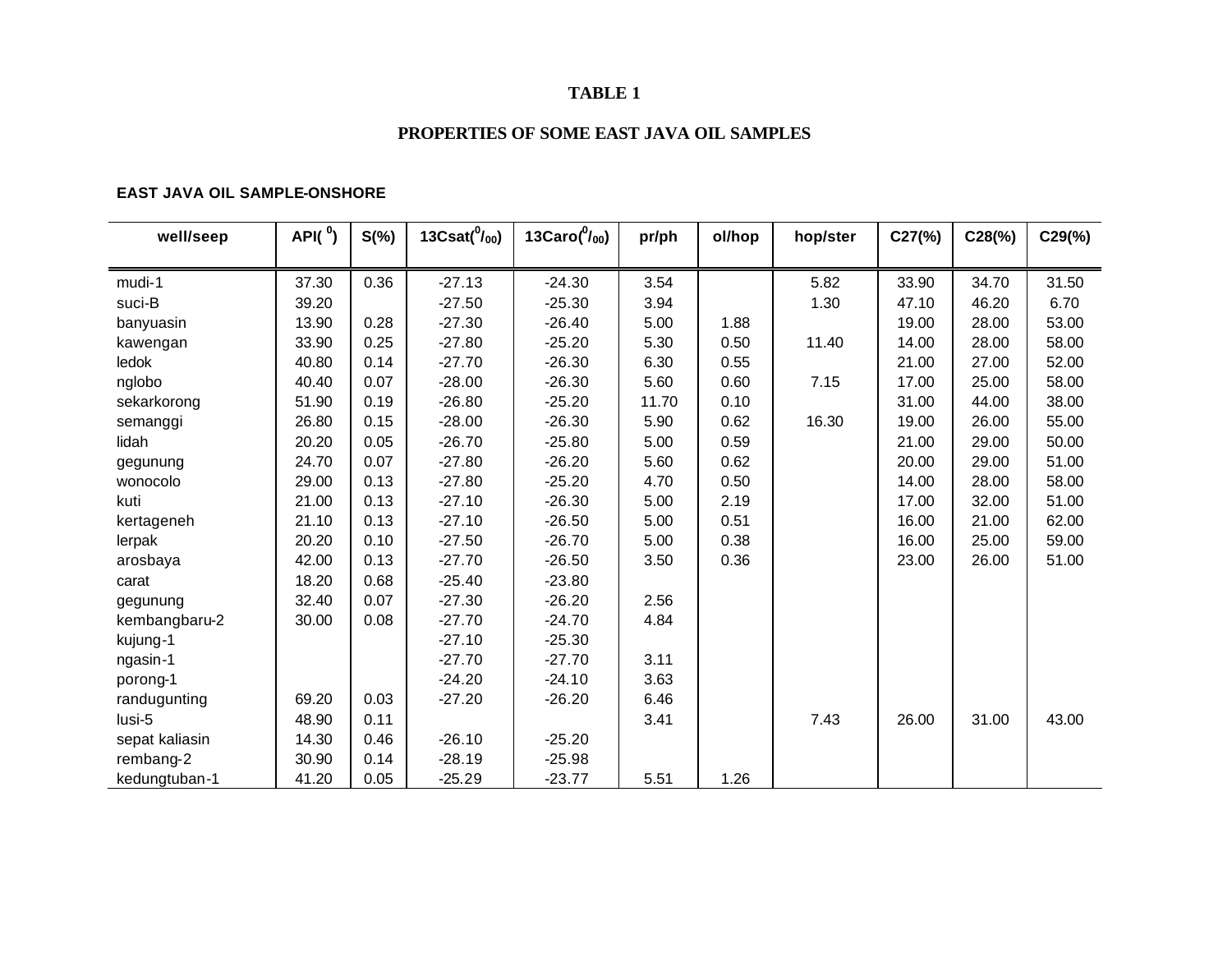# **TABLE 1 (CONT'D)**

### **EAST JAVA OIL SAMPLE-OFFSHORE**

| well/seep          | API $(^0)$ | $S(\%)$ | 13Csat $(^{0}/_{00})$ | 13Caro $(^0/_{00})$ | pr/ph | ol/hop | hop/ster | C27(%) | $C28(\%)$ | $C29(\%)$ |
|--------------------|------------|---------|-----------------------|---------------------|-------|--------|----------|--------|-----------|-----------|
|                    |            |         |                       |                     |       |        |          |        |           |           |
| <b>BD-1</b>        | 27.20      | 0.26    | $-28.20$              | $-25.30$            | 4.43  |        |          |        |           |           |
| BD-2               | 43.00      | 0.26    | $-27.40$              | $-22.50$            | 3.10  |        |          |        |           |           |
| Camar              | 37.90      | 0.14    | $-27.90$              | $-26.00$            | 5.31  |        |          | 11.00  | 25.00     | 64.00     |
| <b>JS 19W-1</b>    | 44.90      | 0.19    | $-28.70$              | $-26.90$            | 5.19  | 0.25   | 5.40     | 17.00  | 39.00     | 44.00     |
| JS 53A-1           | 29.10      | 0.21    | $-28.30$              | $-27.70$            | 7.70  | 0.20   | 7.20     | 29.00  | 15.00     | 56.00     |
| $KE-2$             | 44.70      | 0.18    | $-27.60$              | $-27.40$            | 5.30  |        | 5.80     | 24.00  | 32.00     | 44.00     |
| KE 23-2            | 38.70      | 0.04    | $-27.50$              | $-26.00$            | 3.90  |        |          |        |           |           |
| <b>KE 5-3</b>      | 34.10      | 0.47    | $-25.50$              | $-22.90$            | 2.14  |        |          |        |           |           |
| KE 6-3             | 31.60      | 0.38    | $-27.80$              | $-25.10$            | 2.69  | 0.95   | 2.90     | 16.00  | 31.00     | 53.00     |
| KE <sub>7</sub>    | 41.00      | 0.21    | $-28.00$              | $-26.10$            | 3.64  |        |          |        |           |           |
| KE <sub>9</sub>    | 34.20      | 0.32    | $-27.40$              | $-25.20$            | 3.82  | 0.15   | 5.60     | 22.00  | 37.00     | 41.00     |
| sepanjang Isl      | 32.40      | 0.34    | $-23.60$              | $-23.04$            | 2.67  |        |          | 24.00  | 25.00     | 51.00     |
| poleng(JS 20-4)    | 43.00      | 0.10    | $-28.79$              | $-25.96$            | 6.15  | 0.29   |          | 16.00  | 27.00     | 57.00     |
| JS 20-3            | 46.00      |         | $-27.40$              | $-26.20$            | 1.76  | 0.15   |          |        |           |           |
| ujungpangkah-1     | 38.20      |         | $-27.80$              | $-26.70$            | 2.98  | 0.29   |          |        |           |           |
| sidayu-1           | 27.20      |         |                       |                     | 5.80  | 0.28   |          |        |           |           |
| L 46-1(SE Kangean) | 30.00      | 0.68    | $-22.96$              | $-22.78$            | 4.19  | 0.04   |          | 23.00  | 29.00     | 48.00     |
| <b>JS 44-A1</b>    | 57.70      | 0.70    | $-28.03$              | $-25.06$            | 5.15  | 0.28   |          | 26.00  | 34.00     | 41.00     |
| <b>JS 1-1</b>      | 33.00      | 0.17    | $-28.38$              | $-26.37$            | 5.80  | 0.29   |          | 11.00  | 26.00     | 63.00     |
| JS 2-1             | 28.60      | 0.34    | $-28.55$              | $-26.41$            | 6.21  | 0.13   |          | 16.00  | 26.00     | 59.00     |
| <b>JS 14A</b>      | 32.20      | 0.20    | $-30.24$              | $-27.85$            | 9.81  | 0.21   |          | 11.00  | 27.00     | 62.00     |
| JS 18-1            | 9.70       | 0.21    | $-27.38$              | $-25.64$            |       | 0.25   |          | 10.00  | 25.00     | 65.00     |
| JS 19-1            | 37.30      | 0.25    | $-28.36$              | $-25.85$            | 6.65  | 0.12   |          | 16.00  | 28.00     | 56.00     |
| L 46-1(SE Kangean) | 30.00      | 0.68    | $-22.96$              | $-22.78$            | 4.19  | 0.04   |          | 23.00  | 29.00     | 48.00     |
| L 46-2(SE Kangean) | 28.50      | 0.09    | $-24.89$              | $-24.64$            | 7.72  | 0.09   |          | 18.00  | 32.00     | 50.00     |
| JS 20-4 (Poleng)   | 33.80      | 0.14    | $-28.53$              | $-25.87$            | 3.95  | 0.31   |          | 16.00  | 27.00     | 57.00     |
| pagerungan-1       | 53.60      | 0.01    | $-27.00$              | $-25.60$            | 13.20 | 0.13   |          |        |           |           |
| poleng A-3         | 44.70      | 0.14    | $-28.63$              | $-26.17$            | 5.28  | 0.29   |          | 17.00  | 28.00     | 55.00     |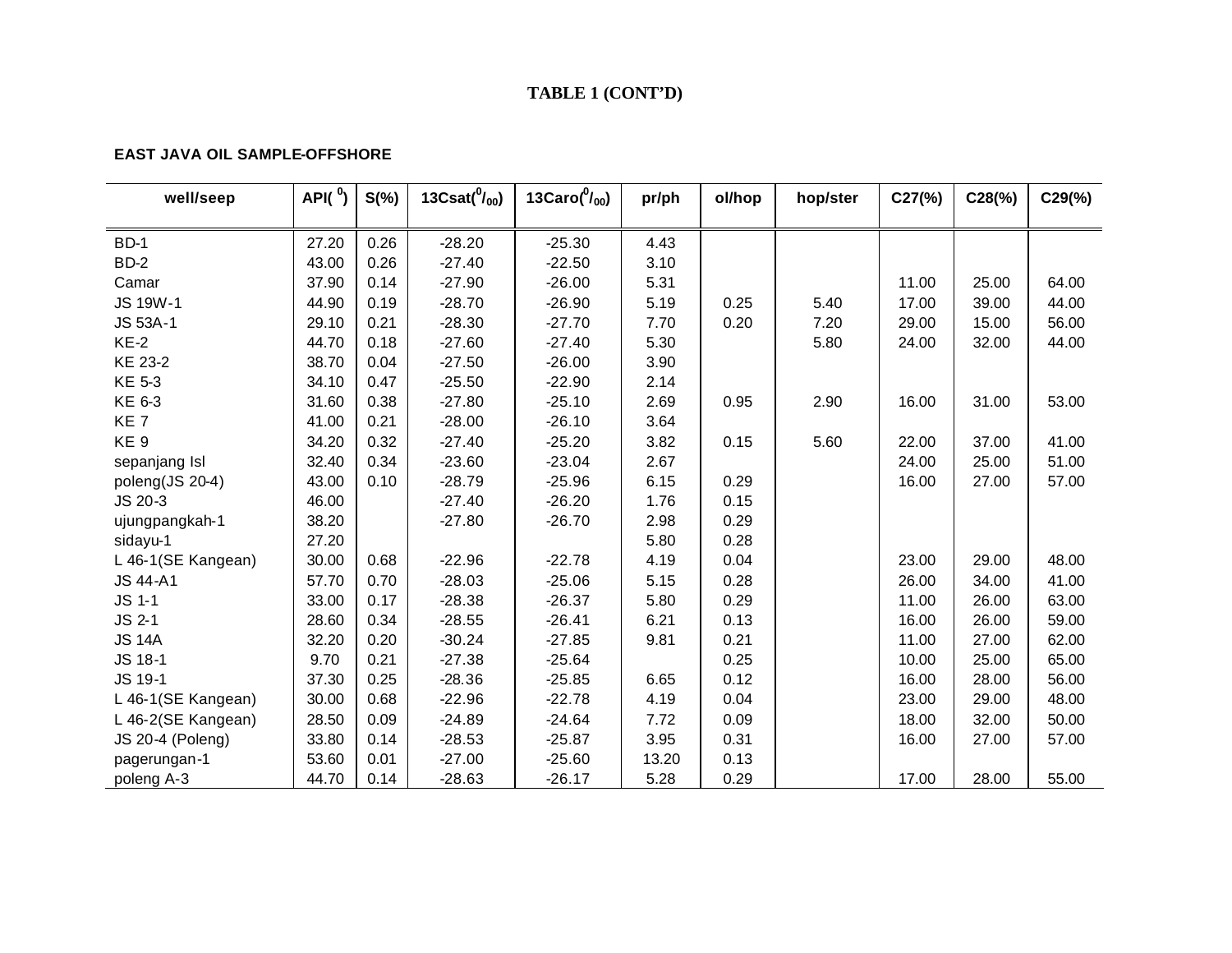## **TABLE 2**

# **GEOCHEMICAL PROPERTIES OF SOME SOURCE SAMPLES FROM THE EAST JAVA BASIN**

## **EAST JAVA ROCK/EXTRACT SAMPLE-ONSHORE**

| well/seep             | sample origin    | TOC( $\degree$ ) | H <sub>l</sub> | 13Csat $(^{0}/_{00})$ | 13Caro $(^{0} /_{00})$ | pr/ph | ol/hop | hop/ster | C27(%) | $C28$ (%) | $C29(\%)$ |
|-----------------------|------------------|------------------|----------------|-----------------------|------------------------|-------|--------|----------|--------|-----------|-----------|
|                       |                  |                  |                |                       |                        |       |        |          |        |           |           |
| Arosbaya-1            | Cepu             |                  |                | $-27.67$              | $-26.92$               | 2.61  |        |          |        |           |           |
|                       | Kujung           |                  |                | $-27.42$              | $-26.58$               | 2.25  |        |          |        |           |           |
|                       | Kujung           |                  |                | $-26.30$              | $-25.20$               |       |        |          |        |           |           |
|                       | Ngimbang         | 3.17             | 299            | $-26.67$              | $-26.24$               |       |        |          |        |           |           |
| Batakan-1             | Ngimbang         | 5.67             | 133            | $-28.7$               | $-27.5$                | 0.85  |        |          |        |           |           |
| Bawean-1              | Kujung           | 17.27            | 157            | $-27.58$              | $-26.54$               |       |        |          |        |           |           |
| Blimbing-1            | Tuban            | 1.30             | 235            | $-27.6$               | $-26.60$               | 4.7   |        |          |        |           |           |
| Gigir-1               | Cepu             | 5.97             | 426            | $-28.08$              | $-26.61$               | 2.19  |        |          |        |           |           |
| Gondang-1             | Ngrayong         |                  |                | $-26.55$              | $-27.48$               | 4.56  |        |          |        |           |           |
|                       | Tuban            |                  |                | $-27.71$              | $-27.38$               | 4.84  |        |          |        |           |           |
| <b>Grigis Barat-1</b> | Ngrayong         |                  |                | $-27.23$              | $-27.3$                | 2.78  |        |          |        |           |           |
|                       | Tuban            |                  |                | $-27.46$              | $-27.54$               | 3.14  |        |          |        |           |           |
| Kembang Baru-1        | Kujung-1         |                  |                | $-18.64$              | $-17.56$               | 1.2   |        |          |        |           |           |
| Kembang Baru-2        | Kujung-1         |                  |                | $-27.53$              | $-24.97$               | 5.5   |        |          |        |           |           |
| Kradenan-1A           | Tuban            | 1.37             | 158            | $-26.79$              | $-27.29$               | 3.8   |        |          |        |           |           |
| Kujung-1              | Ngimbang         |                  |                | $-27.1$               | $-25.3$                |       |        |          |        |           |           |
| Ngasin-1              | Wonocolo         |                  |                | $-27.67$              | $-27.72$               | 3.11  |        |          |        |           |           |
|                       | Ngrayong         |                  |                | $-27.68$              | $-27.02$               | 4.4   |        |          |        |           |           |
| Kedung Tuban          | Tuban            | 0.81             | 87             | $-25.54$              | $-24.75$               | 5.4   | 0.64   |          | 5      | 39        | 56        |
|                       | Kujung           | 0.14             | 29             | $-25.68$              | $-24.75$               | 2.9   | 0.51   |          | 25     | 29        | 46        |
| Banyubang-1           | Rancak           |                  |                | $-26.09$              | $-25.66$               | 1.91  |        | 5.07     | 32     | 33        | 35        |
| Suci-1                | Rancak           |                  |                | $-27.25$              | $-26.93$               | 1.2   |        | 2.27     | 27     | 27        | 46        |
| Jatirogo-1            | Rancak           |                  |                | $-26.57$              | $-26.03$               | 1.95  |        | 4.2      | 33     | 29        | 38        |
| Ngimbang-1            | Rancak           |                  |                | $-26.77$              | $-26.35$               | 0.97  |        | 2.05     | 34     | 21        | 45        |
| Dander-1              | Prupuh           | 2.57             | 97             |                       |                        | 3.22  |        |          |        |           |           |
|                       | Kujung           | 0.95             | 122            |                       |                        | 3.45  |        |          |        |           |           |
| Purwodadi-1           | Ngimbang         | 2.25             |                |                       |                        | 3.78  |        |          | 35     | 18        | 47        |
| Kayen-1               | Kujung Lst       |                  |                |                       |                        | 1.68  |        |          |        |           |           |
| Rembang-1             | Kujung Lst       | 0.78             | 32.8           |                       |                        | 11.47 |        | 2.88     | 19     | 30        | 51        |
|                       | <b>CD Shales</b> | 12.17            | 396            | $-27.33$              | $-26.99$               | 10.44 | 0.19   | 4.27     | 38     | 29        | 33        |
|                       | <b>CD Shales</b> | 56.86            | 343            | $-26.75$              | $-26.95$               | 9.81  | 0.11   | 3.27     | 28     | 25        | 47        |
|                       | Eocene clastics  | 0.69             | 49             |                       |                        | 4.66  |        | 3.14     | 31     | 23        | 46        |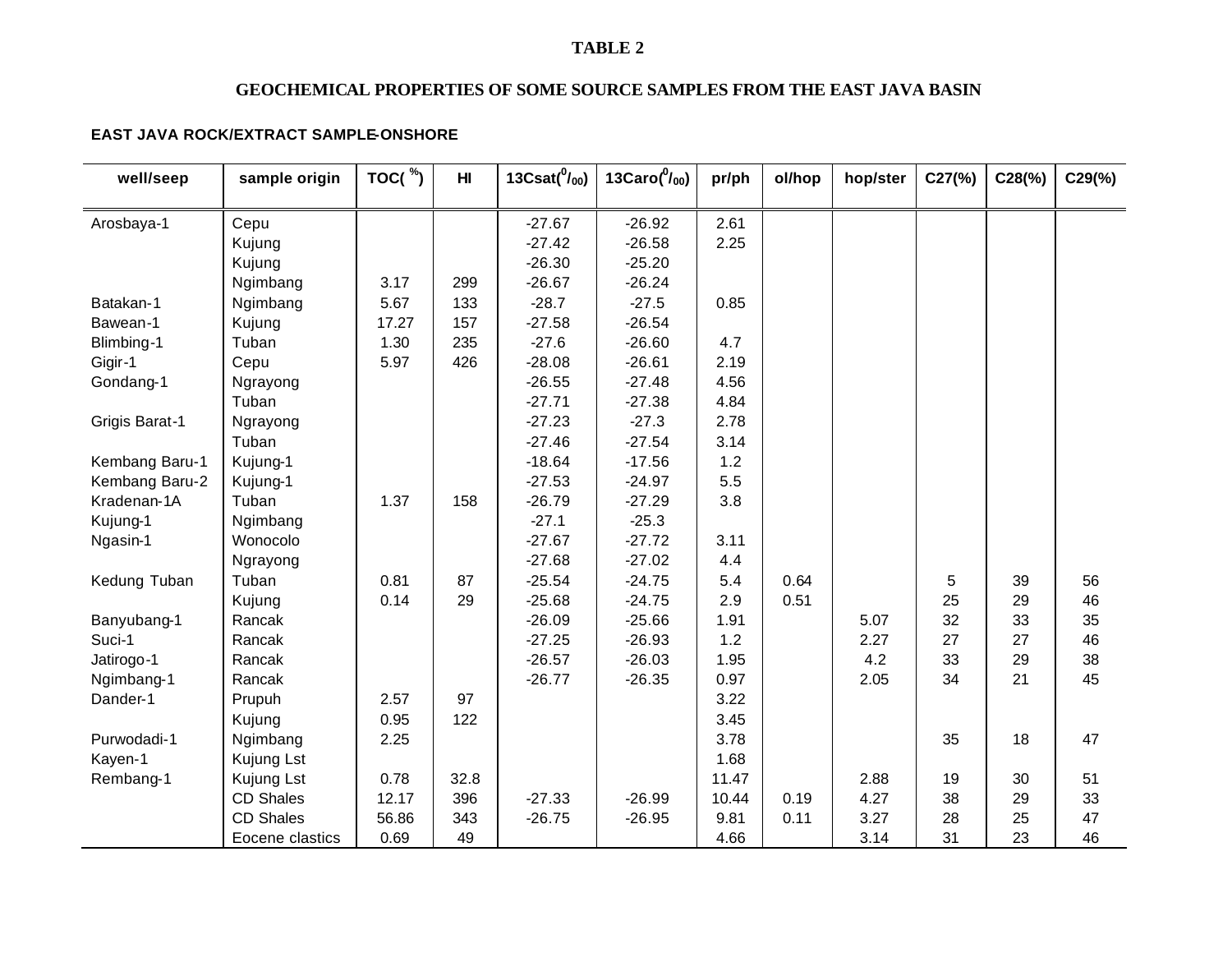# **TABLE 2 (CONT'D)**

### **EAST JAVA ROCK/EXTRACT SAMPLE-OFFSHORE**

| well/seep       | sample origin | $TOC(\%)$ | H <sub>II</sub> | 13Csat $(^0/_{00})$ | 13Caro $(^0/_{00})$ | pr/ph | ol/hop | hop/ster | $C27$ (%) | $C28(\%)$ | $C29(\%)$ |
|-----------------|---------------|-----------|-----------------|---------------------|---------------------|-------|--------|----------|-----------|-----------|-----------|
|                 |               |           |                 |                     |                     |       |        |          |           |           |           |
| Cassiopeia-1    | Kujung II     |           |                 | $-28.99$            | $-27.7$             | 7.45  |        |          |           |           |           |
| JS 4-1          | Cepu          |           |                 | $-26.82$            | $-6.8$              | 0.54  |        |          |           |           |           |
| JS 8-1          | Cepu          |           |                 | $-27.86$            | $-26.79$            | 2.18  |        |          |           |           |           |
| <b>JS 13A-1</b> | Kujung        |           |                 | $-27.83$            | $-26.6$             | 1.92  |        |          |           |           |           |
| <b>JS 14A-1</b> | Kujung        | 2.67      | 443             | $-26.28$            | $-25.36$            | 1.76  |        |          |           |           |           |
| JS 17-1         | Kujung        | 0.52      | 286             | $-26.5$             | $-26.3$             | 1.85  |        |          |           |           |           |
| JS 20-3         | Kujung        | 1.15      | 93              | $-26.19$            | $-25.53$            | 4.96  |        |          |           |           |           |
| JS 28-1         | Kujung        | 3.93      | 253             | $-26.95$            | $-25.53$            | 4.96  |        |          |           |           |           |
| JS 3-1          | Ngimbang      | 1.64      | 233             | $-28.44$            | $-27.17$            |       |        |          |           |           |           |
| JS 53A-1        | Ngimbang      | 62.3      | 245             | $-27.8$             | $-26.41$            | 8.31  |        |          |           |           |           |
|                 | Ngimbang      | 1.93      | 110             | $-27.9$             | $-26.71$            | 2     |        |          |           |           |           |
| MDA-2           | Mundu         |           |                 | $-27.58$            | $-27.21$            | 0.94  |        |          |           |           |           |
| MS 2-1/1A       | Cepu          |           |                 | $-27.3$             | $-26.03$            | 2.47  |        |          |           |           |           |
| JS 3-1          | Ngimbang      | 1.64      |                 | $-28.44$            | $-27.17$            | 2.28  |        |          |           |           |           |
| Nuri-1          | Ngrayong      |           |                 |                     |                     | 2.43  |        |          |           |           |           |
|                 | Tuban         |           |                 |                     |                     | 5.1   |        |          |           |           |           |
|                 | Kujung        |           |                 |                     |                     | 3.73  |        |          |           |           |           |
| Poleng          | Cepu          |           |                 | $-27.67$            | $-26.61$            | 2.04  |        |          |           |           |           |
|                 | Kujung        |           |                 | $-27.69$            | $-27.2$             | 1.04  |        |          |           |           |           |
| Rajawali-1      | Kujung        | 5.7       | 154             | $-27.57$            | $-26.82$            | 4.93  |        |          |           |           |           |
| Sakala-1        | Pre-Eosen     |           |                 | $-27.67$            | $-26.75$            | 1.94  |        |          |           |           |           |
| Terang-1        | Cepu          | 0.81      | 235             | $-27.12$            | $-25.71$            | 2.95  |        |          |           |           |           |
| Pagerungan      | Ngimbang      | 67.04     | 448             | $-28.2$             | $-26.1$             |       |        |          |           |           |           |
|                 | Ngimbang      | 2.41      | 231             | $-29.1$             | $-26.6$             |       |        |          |           |           |           |
| South Sepanjang | Pre-Ngimbang  | 8.03      | 42              |                     |                     |       |        |          |           |           |           |
|                 | Pre-Ngimbang  | 0.96      | 24              | $-25$               | $-24$               |       |        |          |           |           |           |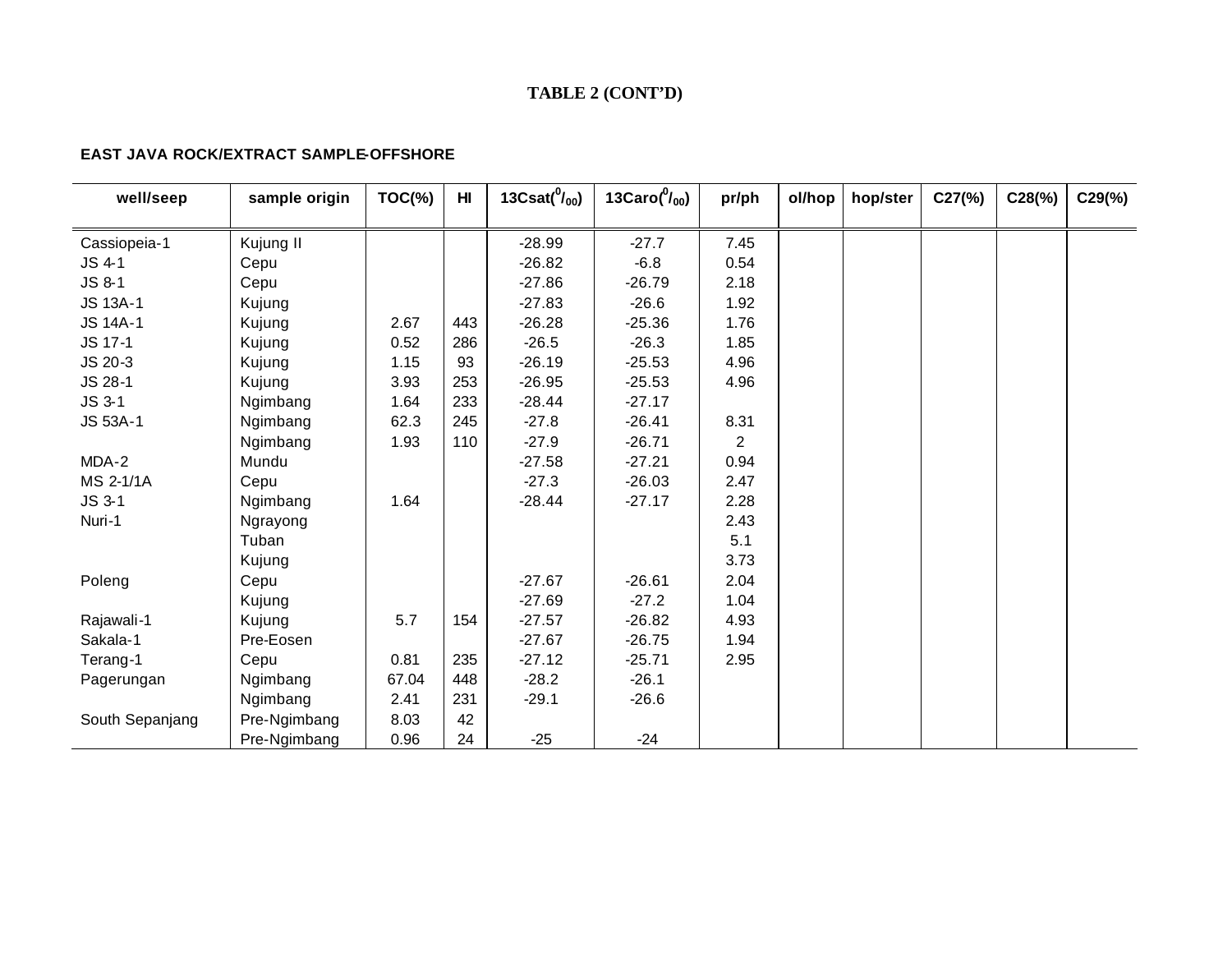# **TABLE 3**

# **COMPOSITION AND ISOTOPE PROPERTIES OF SOME EAST JAVA GASES**

| <b>GAS SAMPLE</b>     | HC GAS<br>(normalized) |          |      |            |                    |                 |                  |                        |  |  | SG (g/cc) | $CO2$ (% MOL) | $\delta^{13}C_{C1}$ (‰) | $\delta^{13}C_{CO2}$ (‰) | $\delta D$<br>(%o) | <b>INTERPRETATION</b> |
|-----------------------|------------------------|----------|------|------------|--------------------|-----------------|------------------|------------------------|--|--|-----------|---------------|-------------------------|--------------------------|--------------------|-----------------------|
|                       | $C_1$                  | $C_{2+}$ |      |            |                    |                 |                  |                        |  |  |           |               |                         |                          |                    |                       |
|                       |                        |          |      |            |                    |                 |                  |                        |  |  |           |               |                         |                          |                    |                       |
| KELADI-1 (KEPODANG)   |                        |          |      |            |                    |                 |                  |                        |  |  |           |               |                         |                          |                    |                       |
| DST-2                 | 99.80                  | 0.20     |      | 0.10       | $-67.31$           |                 | $-198$           | <b>BIOGENIC GAS</b>    |  |  |           |               |                         |                          |                    |                       |
| DST-1A                | 99.60                  | 0.40     |      | 0.16       | $-65.66$           |                 | $-209$           | <b>BIOGENIC GAS</b>    |  |  |           |               |                         |                          |                    |                       |
| <b>DELING</b>         | 98.30                  | 1.70     |      | 38.70      |                    |                 |                  | THERMOGENIC GAS (?)    |  |  |           |               |                         |                          |                    |                       |
| <b>SEPAT KALIASIN</b> | 98.80                  | 1.20     |      | 35.60      |                    |                 |                  | THERMOGENIC GAS (?)    |  |  |           |               |                         |                          |                    |                       |
| KE 30-1               | 78.92                  | 21.08    | 0.76 | 1.07       |                    |                 |                  | <b>THERMOGENIC GAS</b> |  |  |           |               |                         |                          |                    |                       |
| WUNUT-1               |                        |          |      |            |                    |                 |                  |                        |  |  |           |               |                         |                          |                    |                       |
| DEPTH 802 FT          | 100                    |          |      |            |                    |                 |                  | <b>BIOGENIC GAS</b>    |  |  |           |               |                         |                          |                    |                       |
| DEPTH 1019 FT         | 99.87                  | 0.13     | 0.58 | 0.40       |                    |                 |                  | <b>BIOGENIC GAS</b>    |  |  |           |               |                         |                          |                    |                       |
| DEPTH 2022 FT         | 93.38                  | 6.62     | 0.60 | 0.34       |                    |                 |                  | <b>THERMOGENIC GAS</b> |  |  |           |               |                         |                          |                    |                       |
| REMBANG-1             |                        |          |      |            |                    |                 |                  |                        |  |  |           |               |                         |                          |                    |                       |
| DST-2                 | 91.82                  | 8.18     | 1.21 | 65.21      |                    |                 |                  | THERMOGENIC GAS        |  |  |           |               |                         |                          |                    |                       |
| DST-1A                | 90.75                  | 9.25     | 1.22 | 65.16      |                    |                 |                  | <b>THERMOGENIC GAS</b> |  |  |           |               |                         |                          |                    |                       |
| <b>SUKOWATI</b>       | 72.83                  | 27.07    | 1.11 | 40.70      |                    |                 |                  | <b>THERMOGENIC GAS</b> |  |  |           |               |                         |                          |                    |                       |
| <b>TERANG-SIRASUN</b> | 99.50                  | 0.50     | 0.56 | $0 - 0.11$ |                    |                 |                  |                        |  |  |           |               |                         |                          |                    |                       |
| OYONG-1               |                        |          | 0.63 |            |                    |                 |                  | BIOGENIC GAS (?)       |  |  |           |               |                         |                          |                    |                       |
| PAGERUNGAN            | 94.24                  | 5.76     |      |            |                    |                 |                  | THERMOGENIC GAS        |  |  |           |               |                         |                          |                    |                       |
| <b>KEDUNGTUBAN</b>    | 92.53                  | 7.47     |      | 24.86      | $-37.5$ to $-35.5$ | $0.52 - 1.62$   |                  | THERMOGENIC GAS        |  |  |           |               |                         |                          |                    |                       |
| <b>REMBANG-2</b>      | 86.35                  | 13.65    |      | 65         | -39.80 to -33.84   | $-5.17$ to 0.03 | $-152$ to $-145$ | THERMOGENIC GAS        |  |  |           |               |                         |                          |                    |                       |
| <b>KE-23</b>          | 85.78                  | 14.22    |      |            |                    |                 |                  | THERMOGENIC GAS        |  |  |           |               |                         |                          |                    |                       |
| <b>BANYU URIP</b>     |                        |          |      | 47         |                    |                 |                  | THERMOGENIC GAS        |  |  |           |               |                         |                          |                    |                       |
| <b>GABUS</b>          |                        |          |      | 78.57      |                    | $-5$ to 4       |                  |                        |  |  |           |               |                         |                          |                    |                       |
|                       |                        |          |      |            |                    |                 |                  |                        |  |  |           |               |                         |                          |                    |                       |

REMARKS

HC GAS (normalized) = hydrocarbon gas

 $C_1$ = methane,  $C_{2+}$  = ethane, propane, butane, etc.

 $\delta^{13}$ C <sub>C1</sub> (‰) =carbon isotope relative to PDB (Pee Dee Belemnite)

δD (‰) = deuterium isotope relative to SMOW (standard mean ocean water)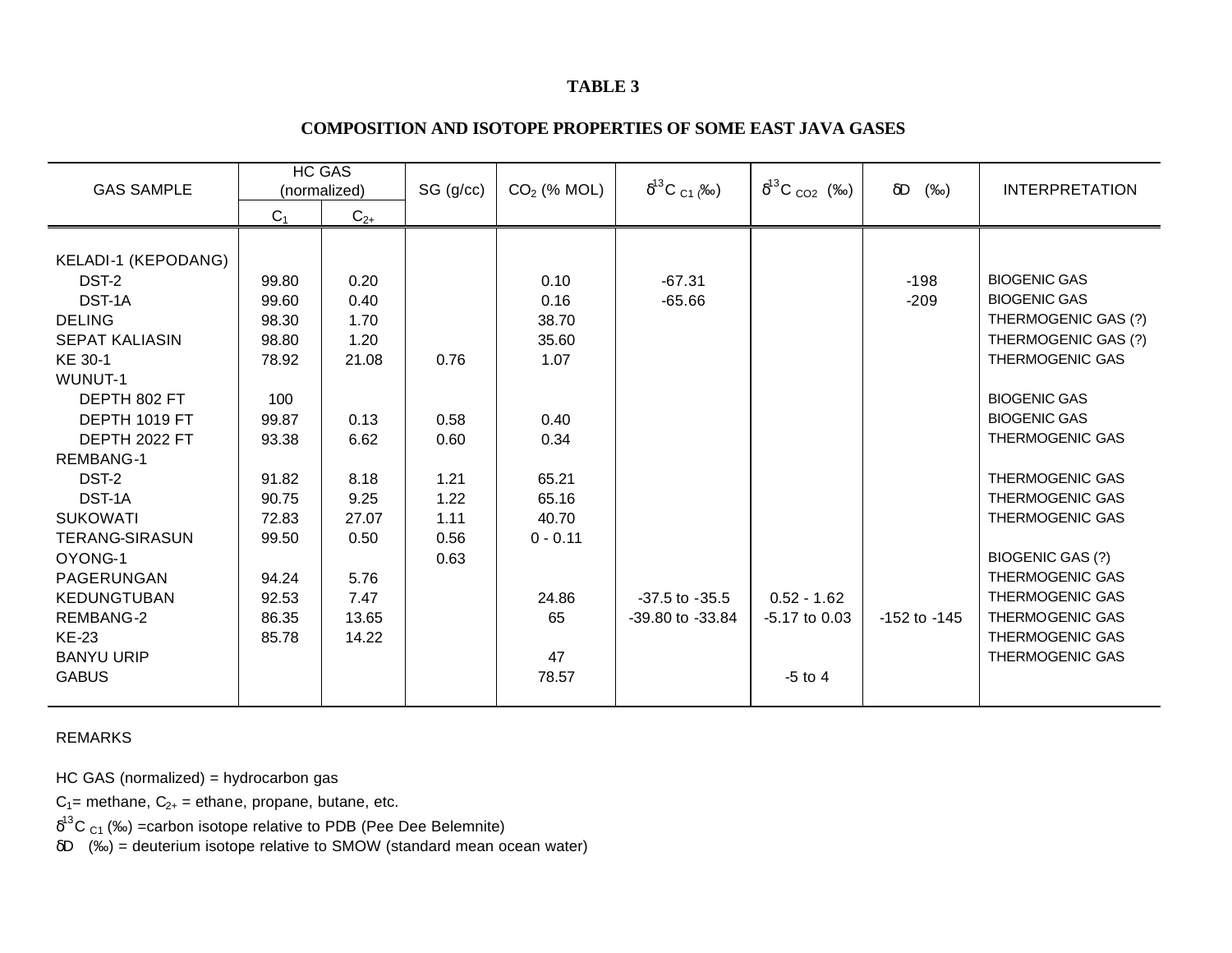

**Figure 1** - Location of oil and gas fields in the East Java Basin. Four areas can be established including : Cepu-Bojonegoro, Surabaya-Madura, Offshore North Madura, and Offshore South Madura-Kangean areas. Oil fields dominate Cepu-Bojonegoro-Surabaya-Madura-Offshore North Madura areas. Gas fields dominate Offshore South Madura-Kangean area.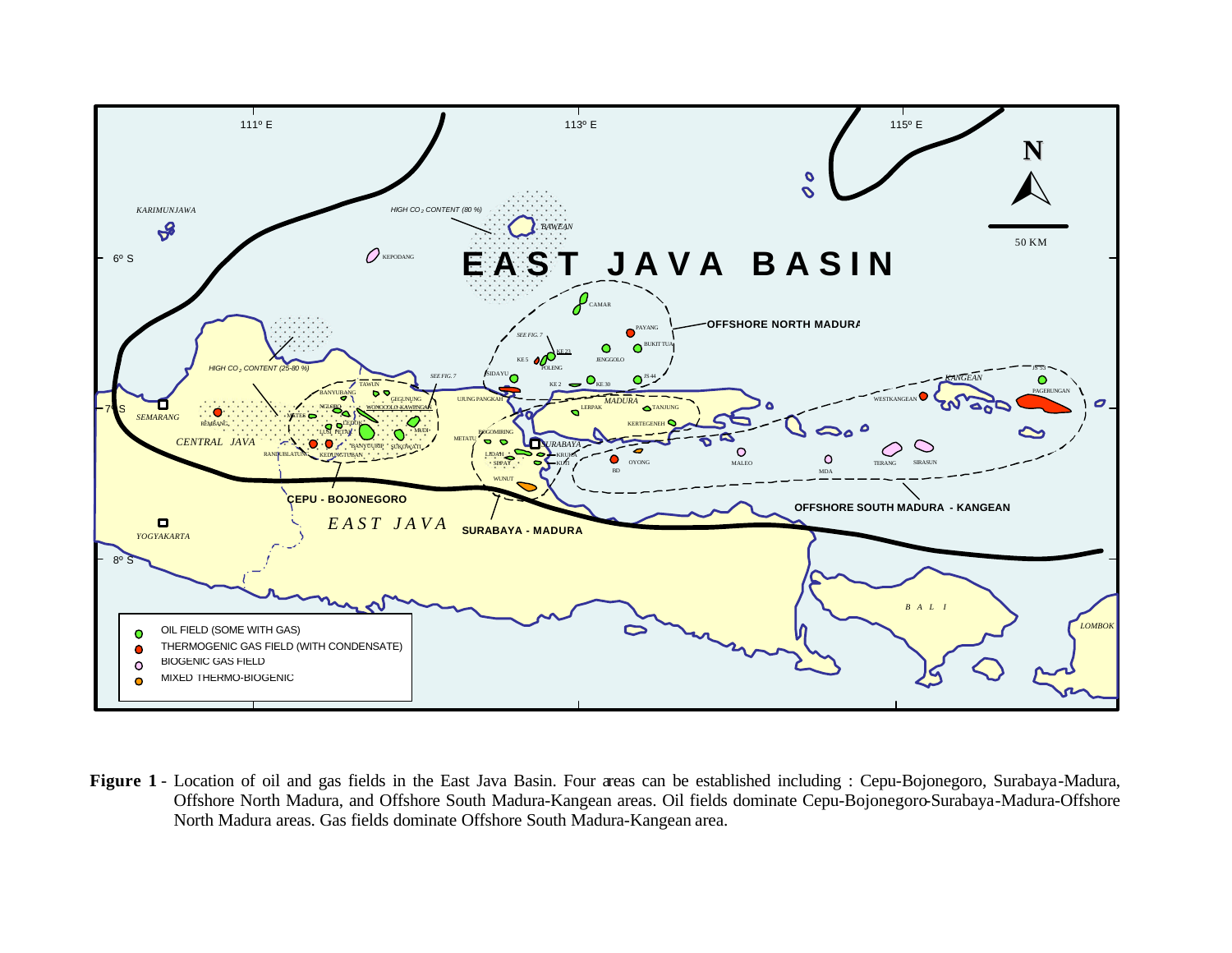

**Figure 2** - Cross plot of onshore and offshore oils from the East Java Basin based on physical bulk properties and pristane/phytane. Most of the oils fall under Class "D or E" indicating predominating nonmarine sources typified by low sulphur content (below 1.0 %) and pristane/phytane  $> 3.0$ .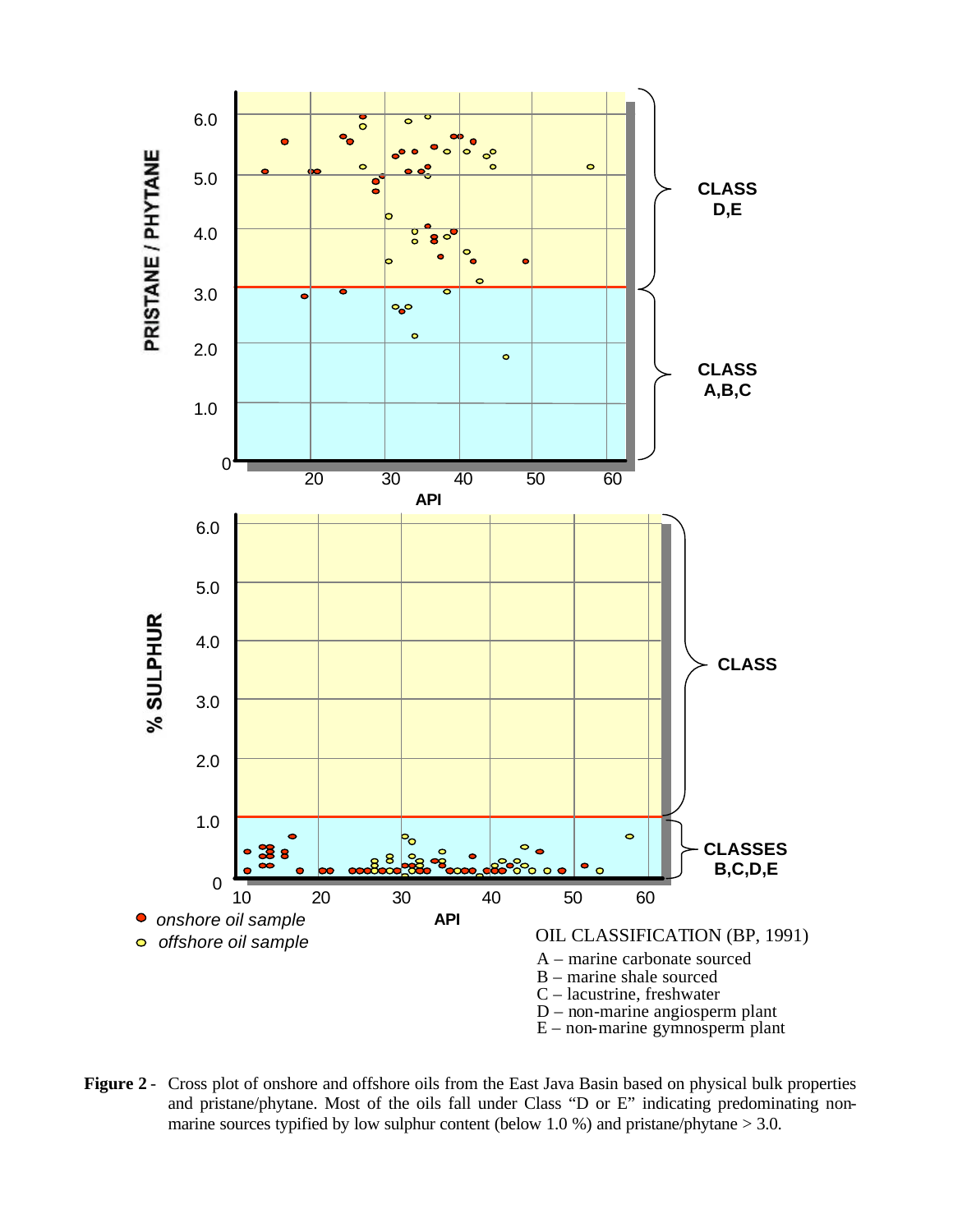

**Figure 3** - Cross plot of pristane and phytane to normal alkane showing kerogen input, source facies, and reduction-oxidation conditions. Note that data distribution of onshore oils shift towards more marine characteristics and the offshore oils have more terrestrial characteristics, although there is considerable variability.



Figure 4 - Cross plot of aromatic and saturate carbon-13 isotopes showing source facies. Note that data distribution of onshore oils shift towards more marine and offshore oils shift towards more terrestrial.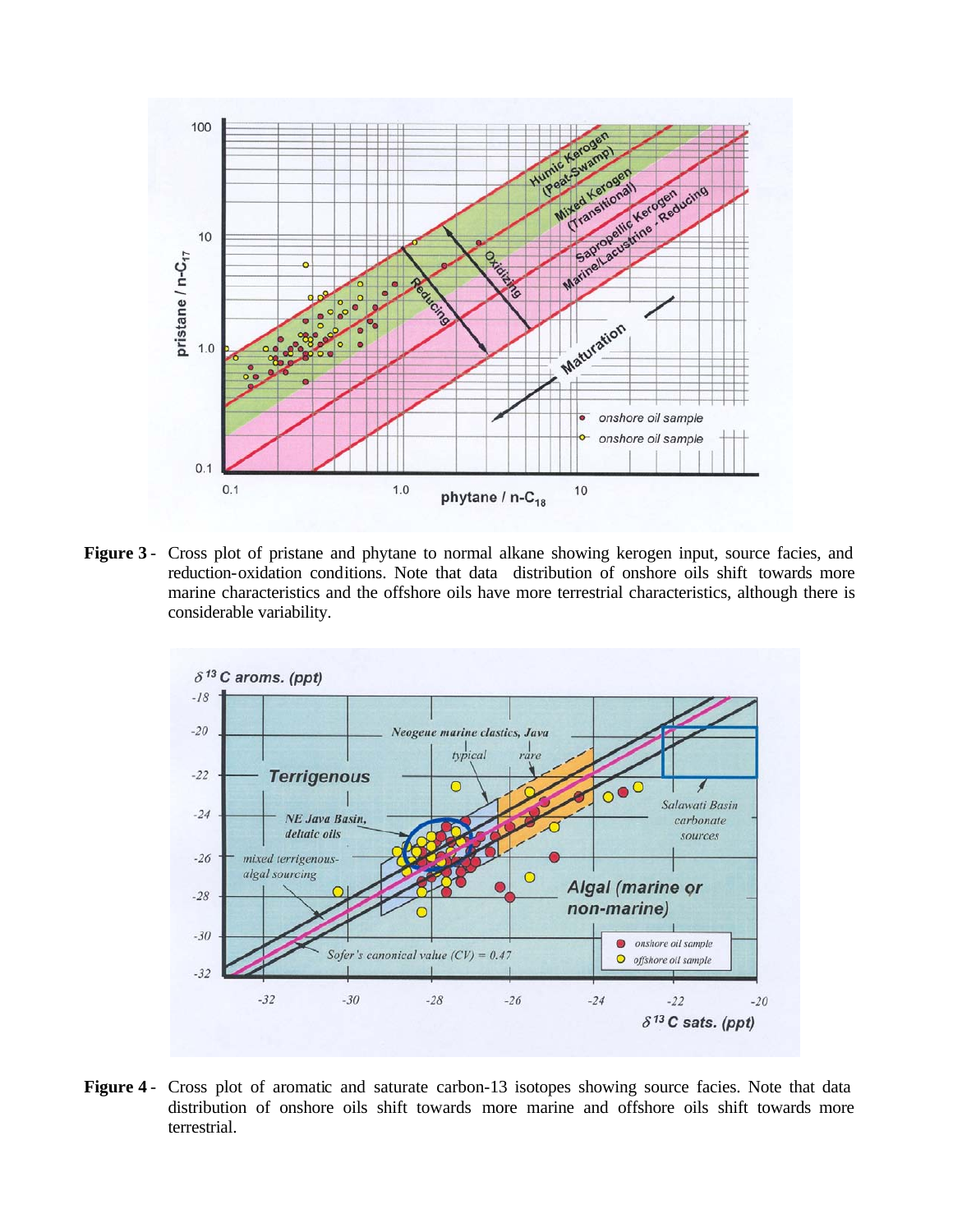

**Figure 5** - C<sub>5+</sub> whole oil chromatogram of East Java oils from onshore and offshore showing similar patterns. Typical fluvio-deltaic chromatogram is put for reference. The East Java oils show fluvio-deltaic characteristics.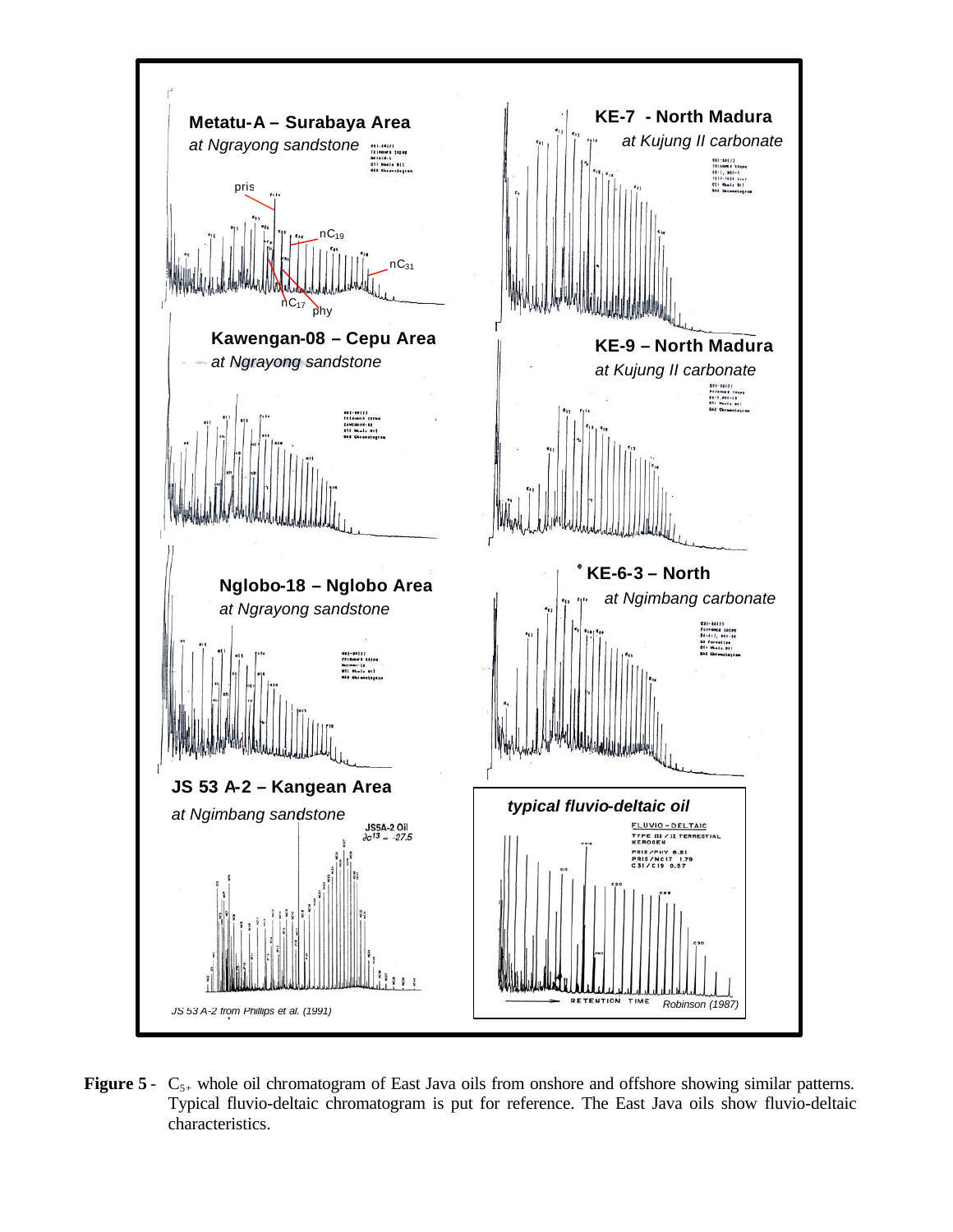

**Figure 6** - Ternary diagram of m/z 217 sterane  $C_2$ - $C_2$ <sub>8</sub>- $C_2$ <sub>9</sub> showing depositional environments of sources generating the oils and a maturity profile. Note that data distribution of offshore oils shift more to the terrestrial and less mature and onshore oils more marine and more mature.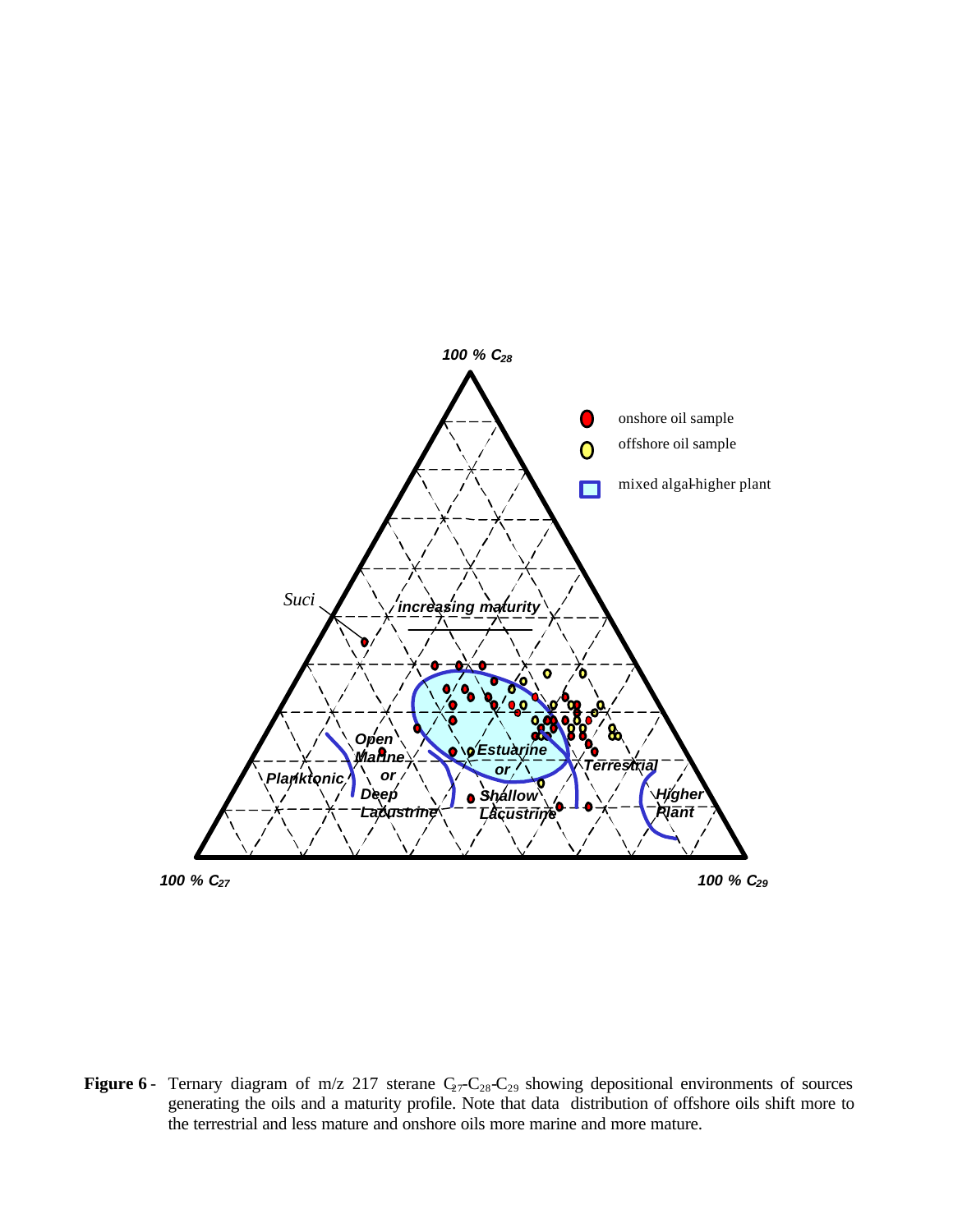

**Figure 7** - Fragmentogram of m/z 191 triterpane for offshore (e.g. KE 23 in offshore North Madura Platform) and for onshore (Kawengan-8 in Cepu area) showing subtle difference in the amount of oleanane and tricyclic terpane biomarkers. Based on this and other analysis onshore oils are considered to be more marine and sourced by younger sources (oleanane increases from Eocene to Miocene).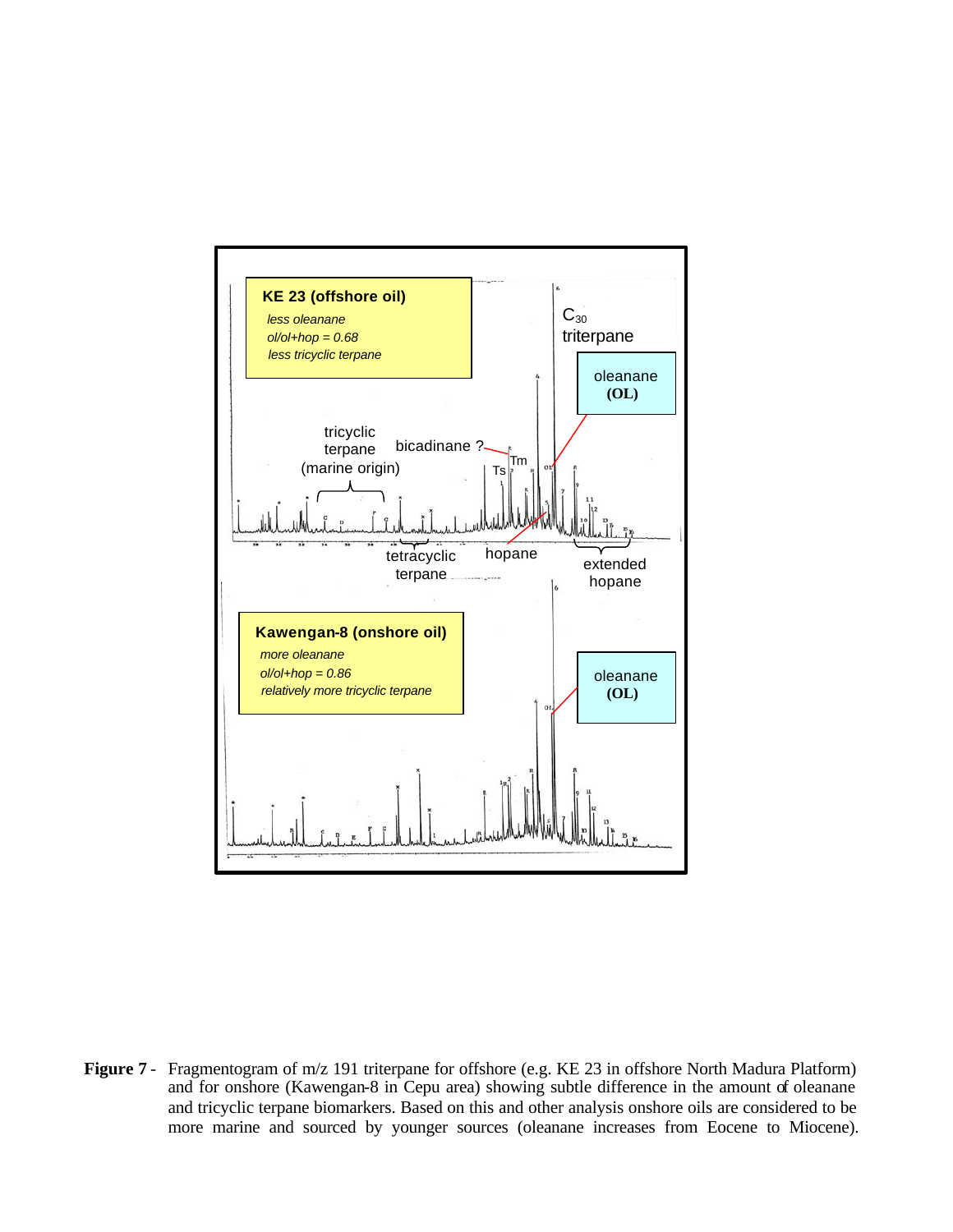



**Figure 8** - Cross plot of gas composition of ethane (C2) plus and carbon-13 isotope showing genetic types of gases. Three types of gases can be recognized: thermogenic (Kedung Tuban and Rembang), biogenic (Kepodang and Terang Sirasun) and of mixed thermo-biogenic origin (Oyong).